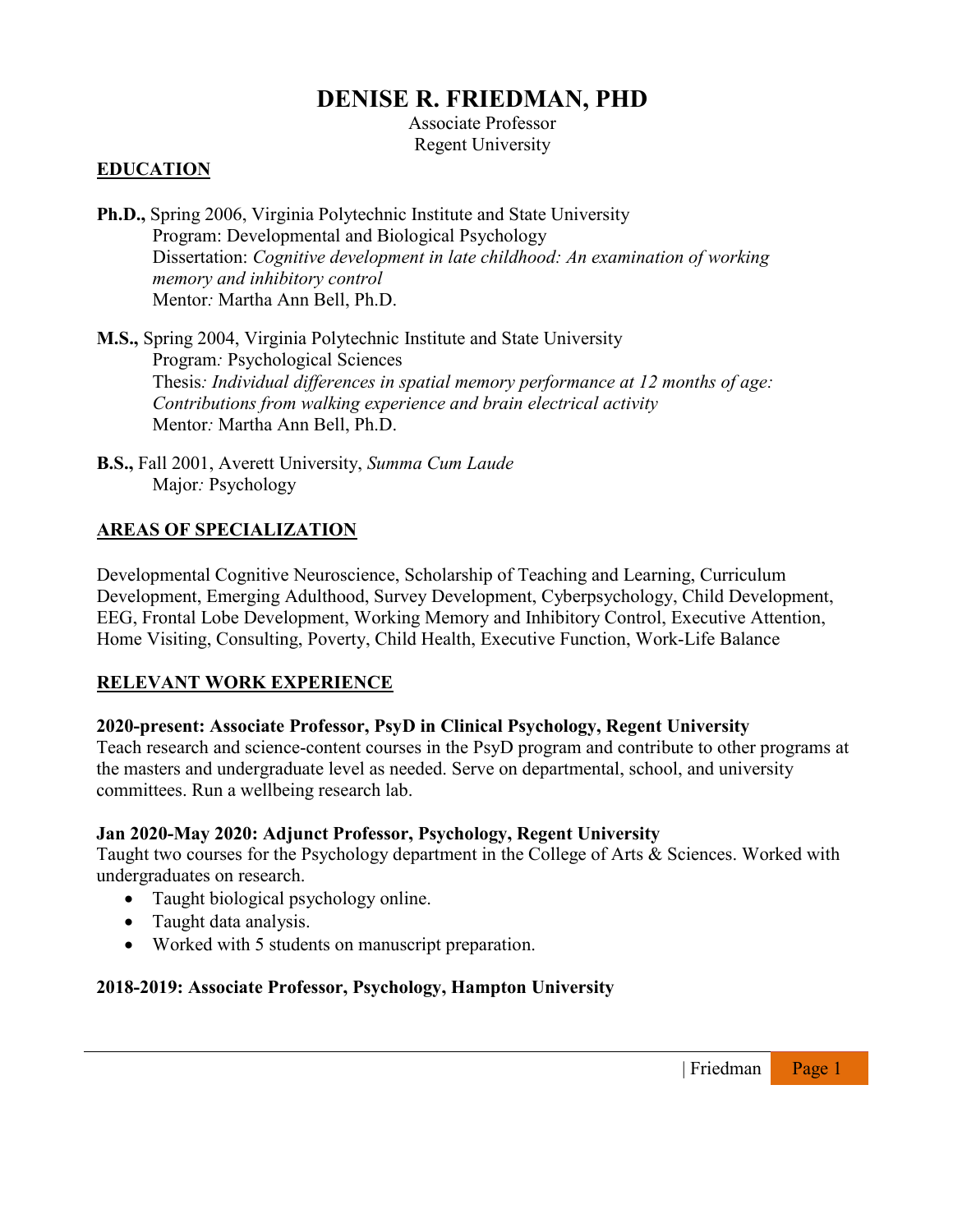Taught upper-level research courses, cyberpsychology, development, biological psychology, advanced research methods and introductory psychology. Served on departmental, college, and university committees. Ran a cyberpsychology and Scholarship of Teaching and Learning (SoTL) research lab.

- Received teaching evaluations in upper quartile.
- Ran a team of 10+ graduate and undergraduates.
- Served on committees (Research Committee, Equestrian Task Force).
- Collaborated with external organizations on research and service, including United Way, the local VA hospital, and the local Amercian Foundation for Suicide Prevention.
- Advised Psi Chi honor students.
- Advised Psychology Club students.
- Helped write departmental curricular redesign to align with APA 2.0 guidelines.
- Advised junior psychology majors.

## **2017-2018: Program Manager for Adaptive Brain and Behavior Destination Area (ABB), Virginia Tech**

Worked with the Provost Office, destination area stakeholders, deans, department heads, and grassroots faculty to establish Adaptive Brain and Behavior as a destination area at VT.

- Coordinated implementation of destination area.
- Collected and analyzed pertinent data, including survey development and qualitative analysis.
- Wrote audience specific reports (deans, stakeholders, departments, grassroots constituents, industry partners, external consultants, senior administrative personnel).
- Effectively communicated destination area initiatives internally and externally.
- Ensured compliance with Provost guidelines and deadlines.
- Managed, organized, and led stakeholder meetings, workshops, conferences, curriculum meetings, research meetings.
- Developed summary documents related to curricular plans, cluster hiring, research foci.
- Worked with other destination and strategic growth area program managers to facilitate transdisciplinary work.
- Provided framework for establishing, implementing, and evaluating cross-cutting, multi-function initiatives.
- Recommended course of action for problems which are not covered by standard practices.
- Reported to stakeholders and Vice Provost for Learning Systems Innovation and Effectiveness.
- Served as primary contact for and facilitator of collaborative work across destination and strategic growth areas program manager, college deans, institute directors, department head, industry leaders, communication specialists, center directors, faculty, and graduate students.
- Served to sustain morale and mediate communication challenges.
- Worked with University Relations and various consultants to develop marketing/promotional materials.
- Work with Graduate School to develop an IGEP or ABB certificate.
- Worked with Center for Teaching and Learning to develop undergraduate ABB minor (to be launched Fall 2019).
- Worked with Undergraduate Academic Affairs to establish appropriate experiential opportunities.
- Expanded community networks to allow for greater and higher quality experiential learning.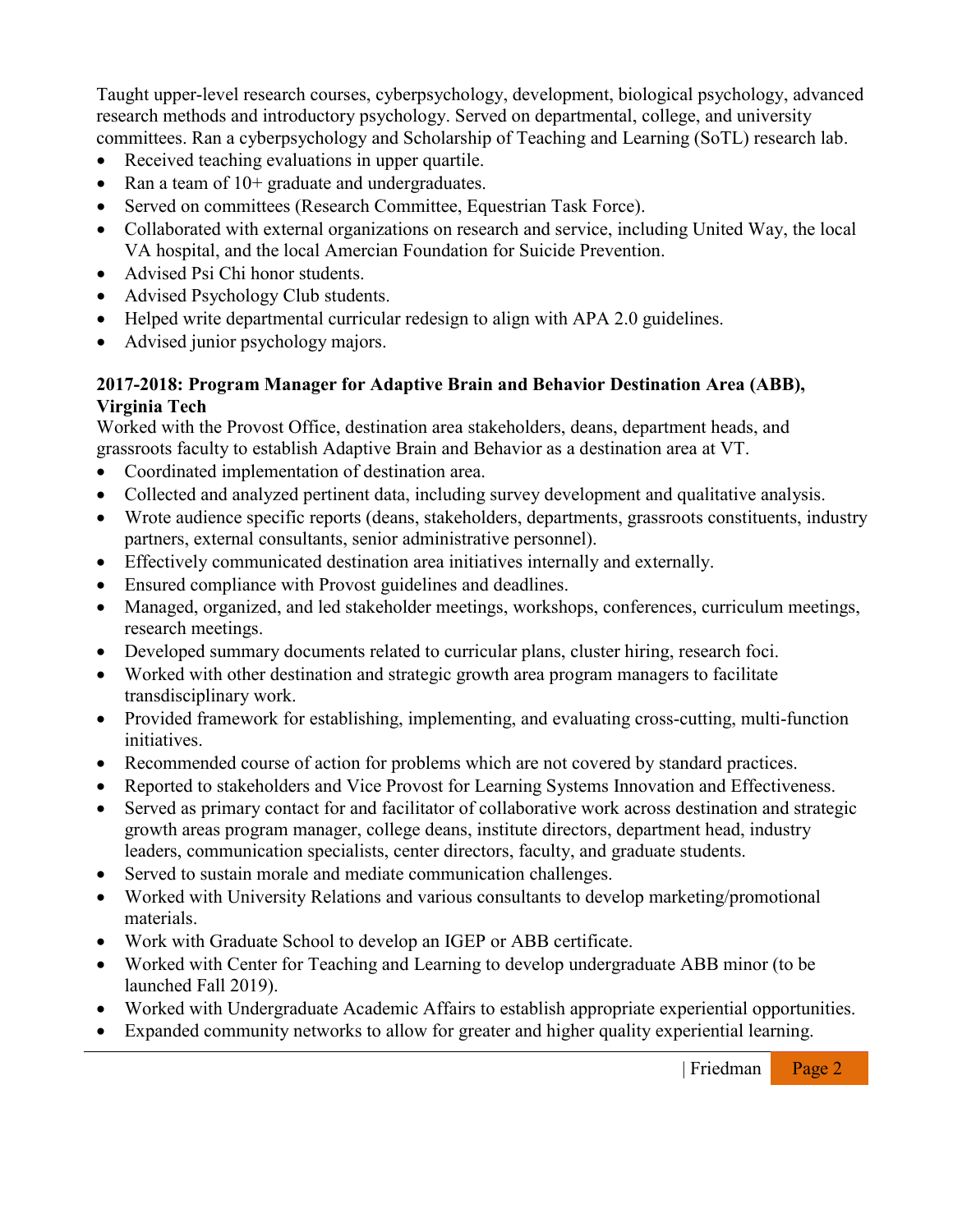- Worked with Hokie Wellness, Cook Counseling, and others on Wellness Living-Learning Community (to be launched Fall 2019).
- Worked with Inclusive VT to highlight and encourage research in and on diverse and underrepresented individuals with a specific emphasis on equity in the human condition.
- Presented briefings and/or presentations as required.
- Oversaw Request for Concepts, awarding \$130K to 9 transdiciplinary research teams this AY.
- Secured curricular partners to develop and teach in a minor suitable for the general education.
- Awarded \$30K+ in professional development funds to faculty, staff, and student ABB affiliates.
- Hosted an internal networking conference, reaching over 100 unique individuals.
- Grew primary stakeholder group (renowned researchers) by almost 50%.
- Grew ABB affiliates by 200% (325+ affiliates). Affiliates represent all 9 colleges, 3 campuses, all institutes, and over 5- unique departments.
- Managed \$250K budget.
- Secured new hires in Animal and Poultry Science, Sociology, Biomedical Engineering and Mechanics,
- Work with Research and Innovation to identify and encouraged application for competitive funding in transdisciplinary spaces.
- Analyzed financial and budgetary program data/interrelationships, and coordinated the preparation of accurate and reasonable plans and proposal.

## **2016-2020: Faculty, Basic Science Education, Virginia Tech Carilion School of Medicine and Research Institute**

Serve in faculty appointment, engaging in various research, teaching, and service roles.

- Supervise medical students on research projects.
- Teach occasional modules (e.g., scientific integrity).
- Evaluate medical student research presentations.
- Serve as elected representative on Medical Student Performance and Promotion Committee (MSPPC).

## **2016-2017: Research & Evaluation Director, CHIP of Roanoke Valley**

Led initiative to become an evidence-based home visiting program. Assessed effectiveness of current protocol and assessment. Worked with staff across all departments. Participated in management team and board of director meetings. Supervised medical students, interns, and quality assurance staff. Reported to the CEO.

- Revised protocol referral system at hospitals, thus far gaining a 30% enrollment increase.
- Extended protocol to cover children through Kindergarten, addressing an age-based service gap for 90%+ of children served.
- Presented 6 conference presentations.
- Drafted two manuscripts (under review by co-authors).
- Submitted 5 external grants.
- Reinstated the research and evaluation committee (board of visitor members) and developed a research workgroup (subject matter experts from various disciplines).
- Collaborated with legal to update Memorandum of Agreements (MOA's) and Memorandum of Understandings (MOU's), research agreements and practices.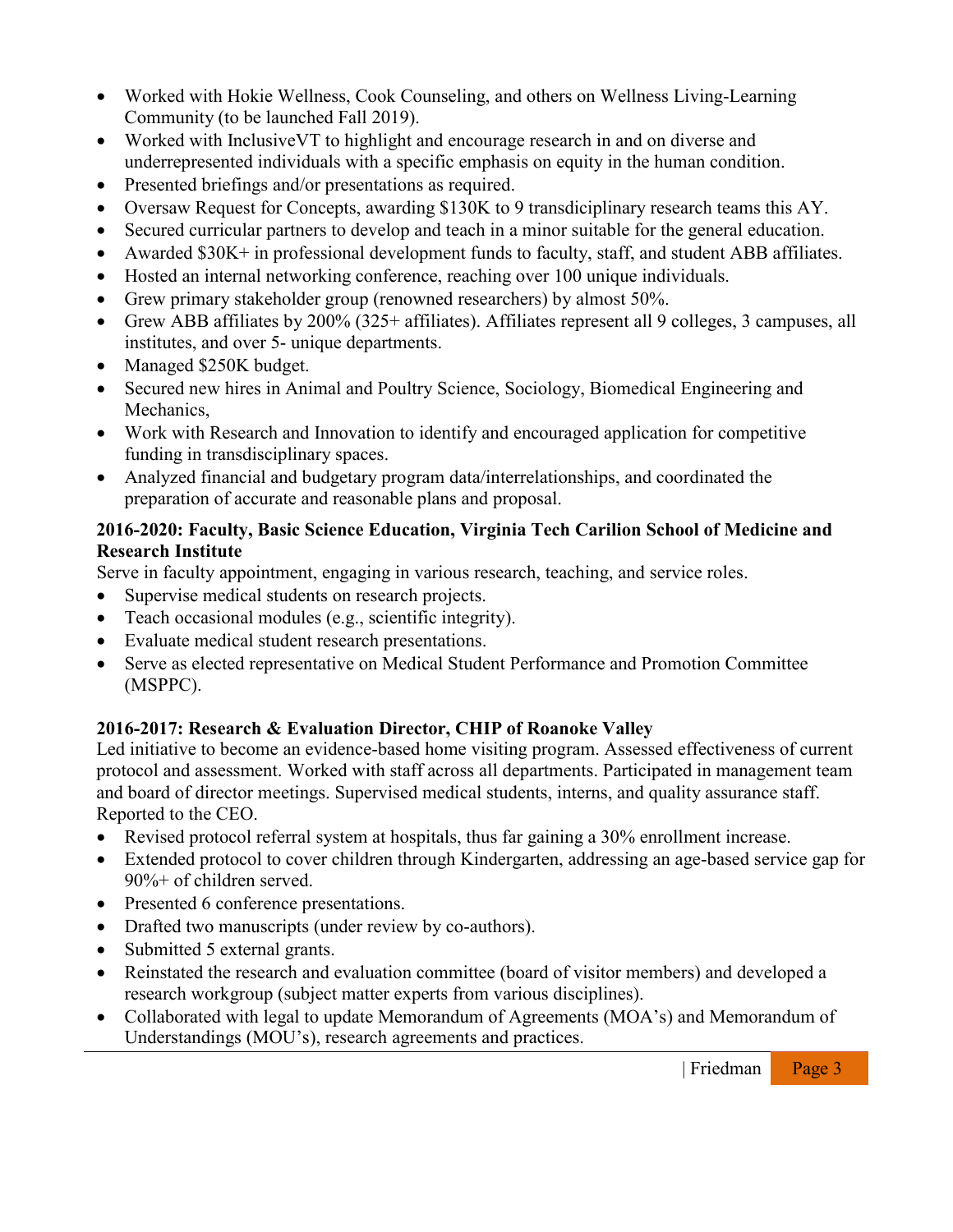- Used professional knowledge of disciplinary research and related disciplines to design, develop and adapt scientific methods and techniques to analyze management problems and procedures.
- Established collaborations with non-profits, educational institutions, hospitals, insurance
- providers, school systems and others to advance mission.
- Helped translate research into social media blurbs.

### **2013-2016: Psychology Department Chair, Roanoke College**

Oversaw 200+ majors/minors in psychology, human development, and neuroscience while managing 11 faculty/staff direct reports. Managed departmental budget. Wrote strategic plan. Trained new faculty. Reported to Dean of the College/Academic Affairs VP.

- Coordinated theory and data-based curriculum overhaul based on APA standards.
- Increased student involvement in national research presentations by 65% and in publications by 85%.
- Increased external funding of students and faculty from 0 to 11 awards.
- Managed budget of \$30K.
- Used social media (i.e., WordPress blog, LinkedIn, Facebook) to publicize departmental achievements, engaging ~100+ individuals/post.
- Assessed program effectiveness through knowledge tests, reflection (pilot), and focus groups, with initial results indicating growth in knowledge domains from 25% to 50% over time.
- Developed, coordinated, and recommended plans to ensure existing curricula met SACs standards.
- Participated in development of evaluation on courses and used information collected to recommend modification or revision to curriculum for specific target audiences.

## **2012-2013: Pedagogical Development Director\*** *Stepped down to serve as department chair mid-*

*year.*

Led faculty development programming to advance evidence-based teaching and supported scholarship of teaching and learning (SOTL) efforts.

- Organized and executed faculty development around curriculum.
- Led revision of curricular assessment efforts.
- Developed optional peer teaching evaluation opportunities.
- Invited guest speakers.
- Ran SOTL groups.
- Developed guidelines for evaluating SOTL work in the tenure and promotion process.
- Vetted and made available SOTL work based on faculty interests.
- Led teaching workshops designed to support general education efforts.

#### **2007-2016: Assistant/Associate Professor, Roanoke College**

Taught work-life balance, women's issues, cyberpsychology, research methods/seminar, quantitative/social science methods, developmental psychology, neuroscience courses. Conducted / published research in cyberpsychology, scholarship of teaching and learning (SOTL), developmental cognitive neuroscience, mindfulness, and emerging adulthood. Served on committees as elected.

- Consistently received teaching evaluations in upper quartile.
- Ran a team of 15+ undergraduates, resulting in numerous conference presentations and approximately 1 publication annually, and 100% graduate school acceptance for undergraduates.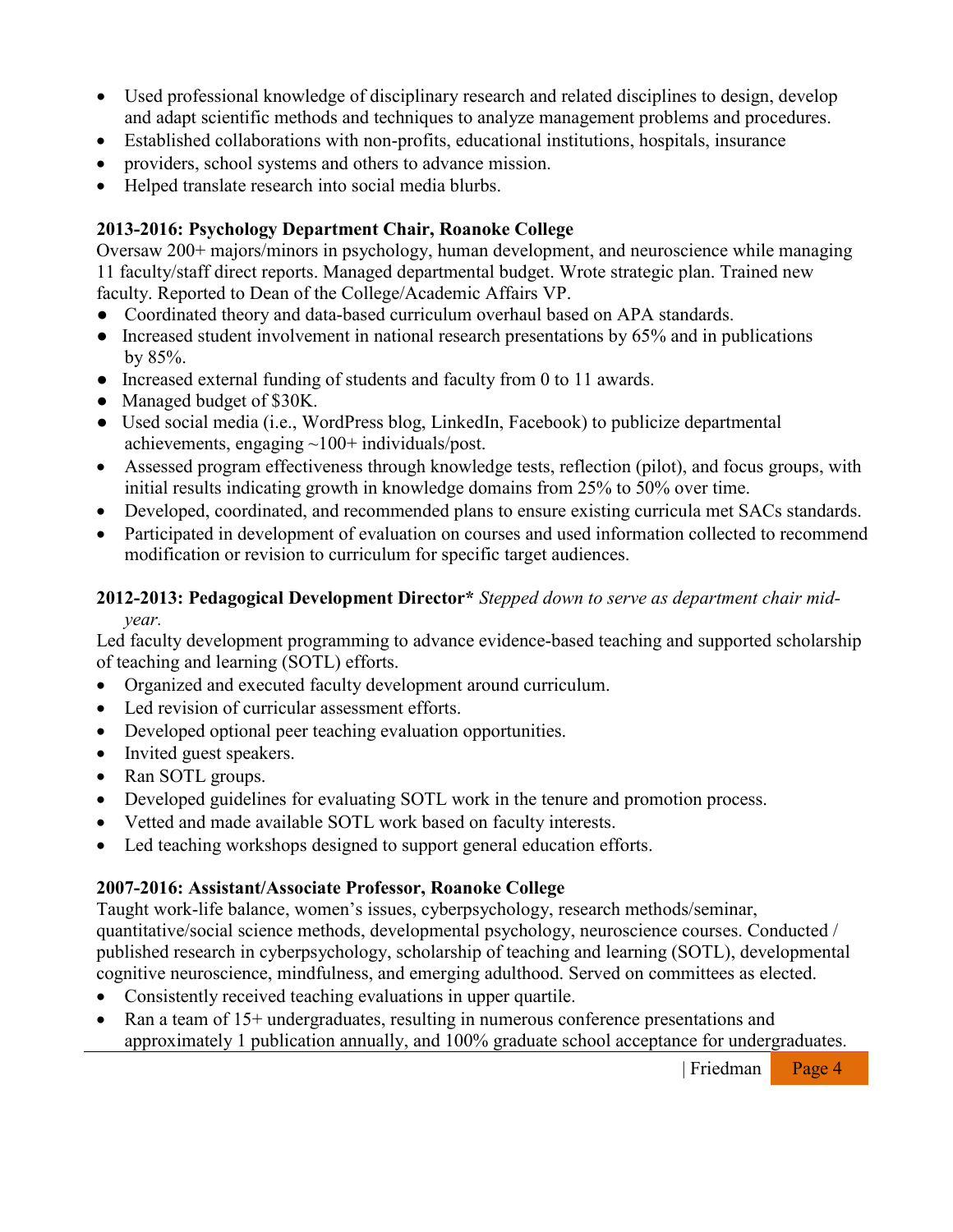- Published with 10 undergraduates in peer-reviewed journals and presented with 67+
- undergraduates at peer-reviewed conferences.
- Served on committees determining tenure and promotion for faculty, developing SACS- compliant programs, making internal research funding decisions, and determining ethics in research proposals (IRB).

## **2006-2007: Assistant Professor, Shippensburg University**

Taught psychology courses, conducted research, participated in college service

## **CONSULTANT WORK**

### **2019-present: Consultant, YourSeat**

Assist with development of training modules to aid technologically based assessment of collaboration between Virginia Social Services and local non-profits in Montgomery County.

- Provide operational knowledge of developmentally appropriate actions, family systems, and non-profit operations.
- Review platform and assessment and provide user feedback.
- Suggest changes and considerations based on expertise.

## **2017-present: Independent Research Consultant, Child Health Investment Partnership of Roanoke Valley**

Work to establish organization as evidence-based.

- Conduct secondary analysis of case management data.
- Submit conference presentations.
- Provide reports for the Board of Visitors.
- Develop research projects in collaboration with community partners, researchers at various higher education institutions, and managed care organizations.
- Prepare manuscripts.
- Write grants.
- Serve as representative on School Study project with Roanoke City lead scientists, Drs. Craig and Sharon Ramey.

## **2015-2017: Research Analyst, Zentangle, Inc.**

Designed series of studies to examine efficacy of Zentangle (mindfulness) method.

- Analyze and report findings to Zentangle management using graphics.
- Completed study with emerging adults in stressful situation. Analyzing results.
- Recruiting participants for study two on senior citizens.

## **2014-2017: Executive Member, Psi Chi International Psychology Honor Society**

Served as SouthEastern representative and Research Advisory Committee member. Reviewed awards/grants for faculty and staff, raised resource awareness for members and worked with external organizations to gain access to tools/data/collaborators.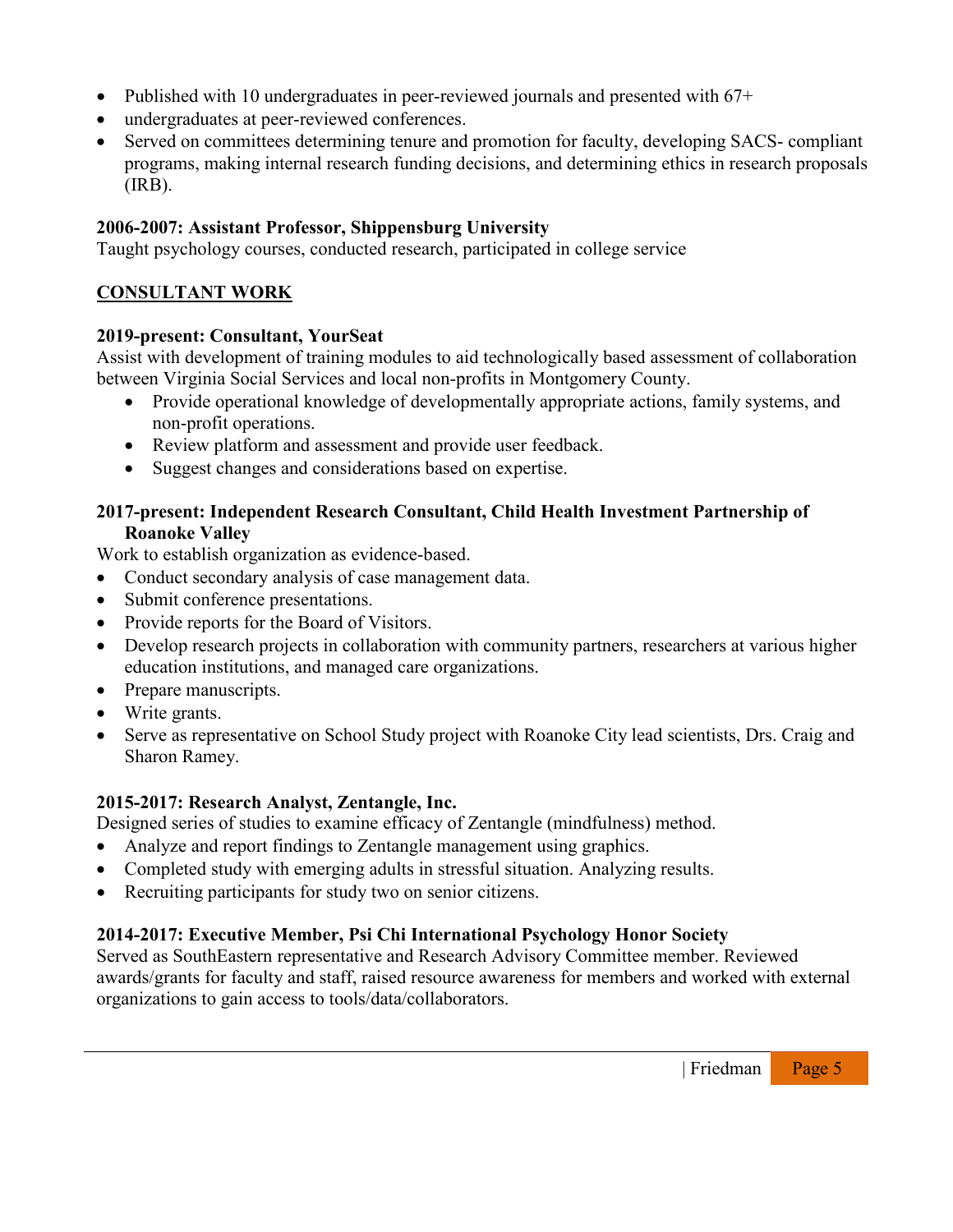- Developing a special issue of the Psi Chi journal on replication science and an experts database for members.
- Helping design standardized rubrics for assessment for travel, research, and scholarship grants.

## **2015-2016: Curriculum Development Developer, BISSWVA**

Wrote best practices curriculum, based on empirical literature, for telehealth program to serve veterans with traumatic brain injury *(TBI)*.

• Delivered 100+ page curriculum and activities for participants and facilitator to be pilot tested on 20 veterans.

## **2013-2015: Research Design & Assessment Consultant, Goodwill Industries**

Assisted Grants Director in development of research design and assessment for external funding.

• Provided design and assessment for two federal grant applications.

### **2011-present: Academic Journal Reviewer**

Review manuscripts submitted to peer-reviewed journals on topics ranging from development and neuroscience to technology and poverty.

- Assess effectiveness of premise, methodological design, analyses conducted, and conclusions drawn.
- Submit feedback within 2-4 weeks and on revisions as needed.

#### **2007-present: Professional Development Speaker**

Conduct workshops, symposia, panels, and lectures on SOTL, cyberpsychology, mindfulness, succession planning, strengths-based leadership, conflict in the workplace, etc. Events range from academic to industry events.

• Provide training at level appropriate for attendees, ranging from 10-250.

**PUBLICATIONS** (\* indicates undergraduate co-author)

- Joyce, A.W., **Friedman, D.R.**, Wolfe, C.D., & Bell, M.A. (2017). Executive attention at 8 years: Concurremt and longitudinal predictors and individual differences. *Infant and Child Development,* e2006.
- Hudson, M.B.\*, Nicolas, S.C.\*, Howser, M.E.\*, Lipsett, K.E.\*, Robinson, I.W.\*, Pope, L.J.\*, Hobby, A.F.\*, & **Friedman, D.R.** (2015). Examining how gender and emoticons influence Facebook jealousy. *Cyberpsychology, Behavior, and Social Networking, 18*(2), 87-92*.*
- Gladfelter, J.\* & **Friedman, D.R.** (2014). Texting during homework: The Millennial generation's ability to thrive despite constant technological interruptions. *Journal of Psychology and Behavioral Science, 2*(3&4), 39-50*.*
- Corbetta, D., Bell, M.A., & **Friedman, D.R.** (2014). Lateralization and cognitive systems. In S. Ocklenburg, C. Beste, O. Gunturkun, & M. Hirnstein (Eds.), *Frontiers in Psychology: Cognition, 5:245,* 1-10.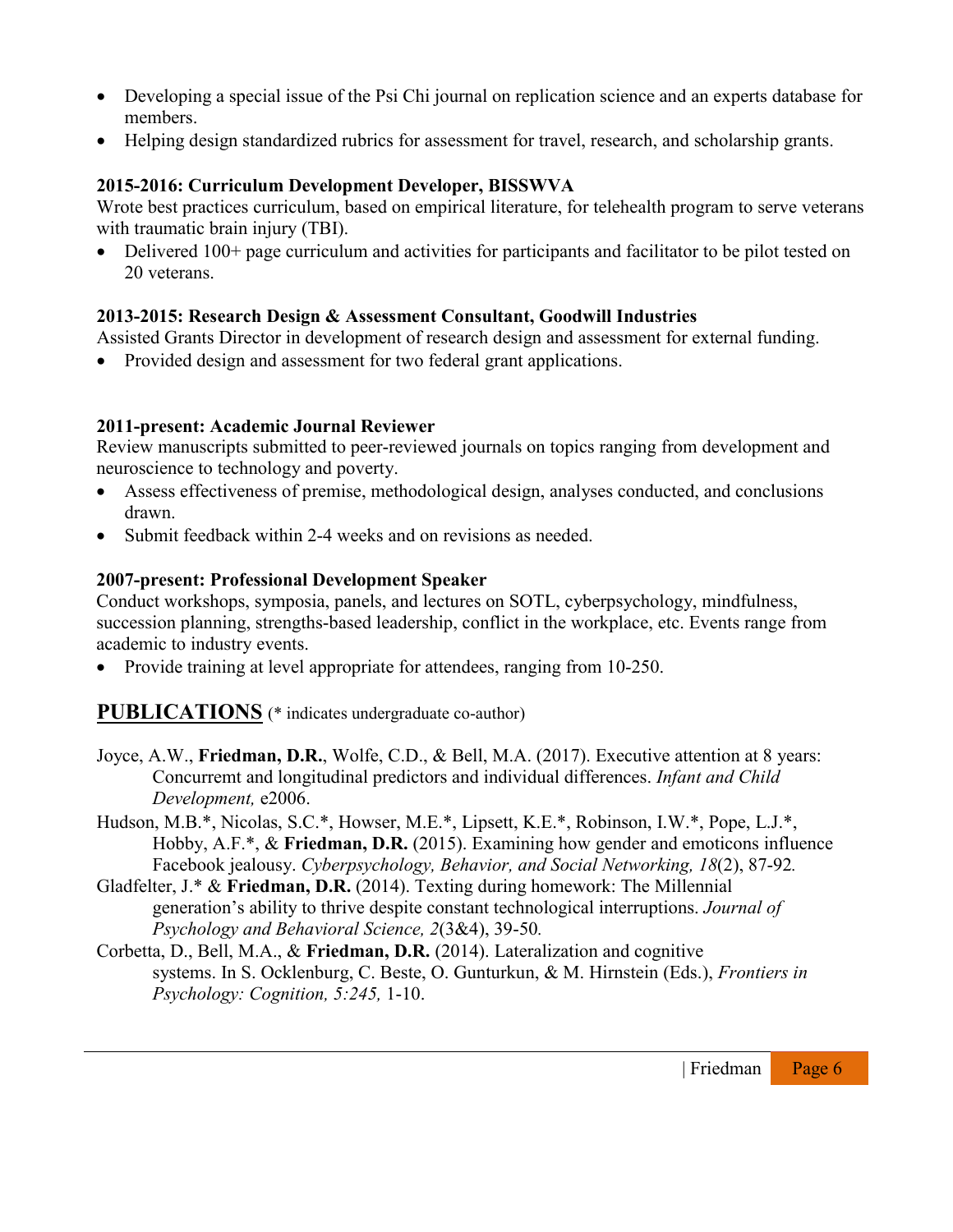- Roberts, A.\* & **Friedman, D.R.** (2013). The impact of teacher immediacy on student participation: An objective cross-disciplinary examination. *International Journal of Teaching and Learning in Higher Education, 25*(1), 38-46*.*
- **Adkins, D.R.** & Lyon, J.S. (2012). Promoting research to the masses: Assessing the impact of a poster walk. *The International Journal for the Scholarship of Teaching and Learning, 6*(2).
- Bell, M.A., **Greene, D.R**., & Wolfe, C.D. (2010). Psychobiological mechanisms of cognition emotion integration in early development. In S.D. Calkins & M.A. Bell (Eds.), *Child development at the intersection of emotion and cognition* (pp. 115-132). Washington, DC: American Psychological Association.
- Donohoe, J.\*. & **Greene, D.R.** (2009). Social Relationships mediate the relation between emotional intelligence and meaning in life. *Psi Chi, 14(2), 59-64.*
- Bell, M.A., Wolfe, C.D., & **Adkins, D.R.** (2007). Frontal lobe development during infancy and early childhood. In D. Coch, K.W. Fischer, & G. Dawson (Eds.), Human behavior, learning, and the developing brain (2nd ed): Typical development. New York: Guilford.
- **Adkins, D.R**. (2003). Introduction to Development. In P.K. Lehman, C. Dula, J.W. Finney (Eds.), *Introductory Psychology Recitation Reader* (pp. 139-140). Boston, MA: McGraw Hill.

## **MANUSCRIPTS UNDER REVIEW:**

- **Friedman, D.R.,** Yoke, C. \*, & Dorrance, S.R.\* (under revision). Planned time away from technology: Exploring the benefits for college students' well-being.
- Gladfelter, J.\*, Kohlhaas, P.\*, McLawhorn, T., & **Friedman, D.R.** (under revision). Examining technological expectations for millennials in the workplace: What bosses report.
- **Friedman, D.R.,** Plouff, B.\*. McKnight, M.\*, Dulaney, C.\*, Taylor, A.\*, & Schwarcz, L.\* (under review). Examining the role of teacher immediacy in offsetting cell phone interruptions in the college classroom.
- **Friedman, D.R.,** Slater, M.\*, Munro, S.\*, Johns, A.\*, Powell, C.\* (under review). How lecture style and testing format effect student academic performance at a liberal arts institution.
- Gladfelter, J.\* & **Friedman, D.R.** (under review). Does texting during homework harm learning?: Exploring the effects of note-taking and techno-interruptions on a homework task.
- Foster, M.\*, Grimes, L.\*, Khosla, C.\*, & Holcomb, P.\* & **Friedman, D.R.** (under review). How professor gender impacts perceived professionalism by students: An examination of various social networking sites.

## **MANUSCRIPTS IN PROGRESS (***note listed manuscripts have been drafted)***:**

- **Friedman, D.R.,** Roberts, A.\*, McKnight, M.\* (in preparation). Investigating teacher immediacy and student notetaking as techniques for promoting cognitive learning.
- Cook, C.\* & **Friedman, D.R.** (in preparation). Does notetaking strategy vary with reading medium to impact reading comprehension?
- Holt, K.\* & **Friedman, D.R.** (in preparation). Can teacher immediacy offset the effect of various forms of cell phone interruptions on learning?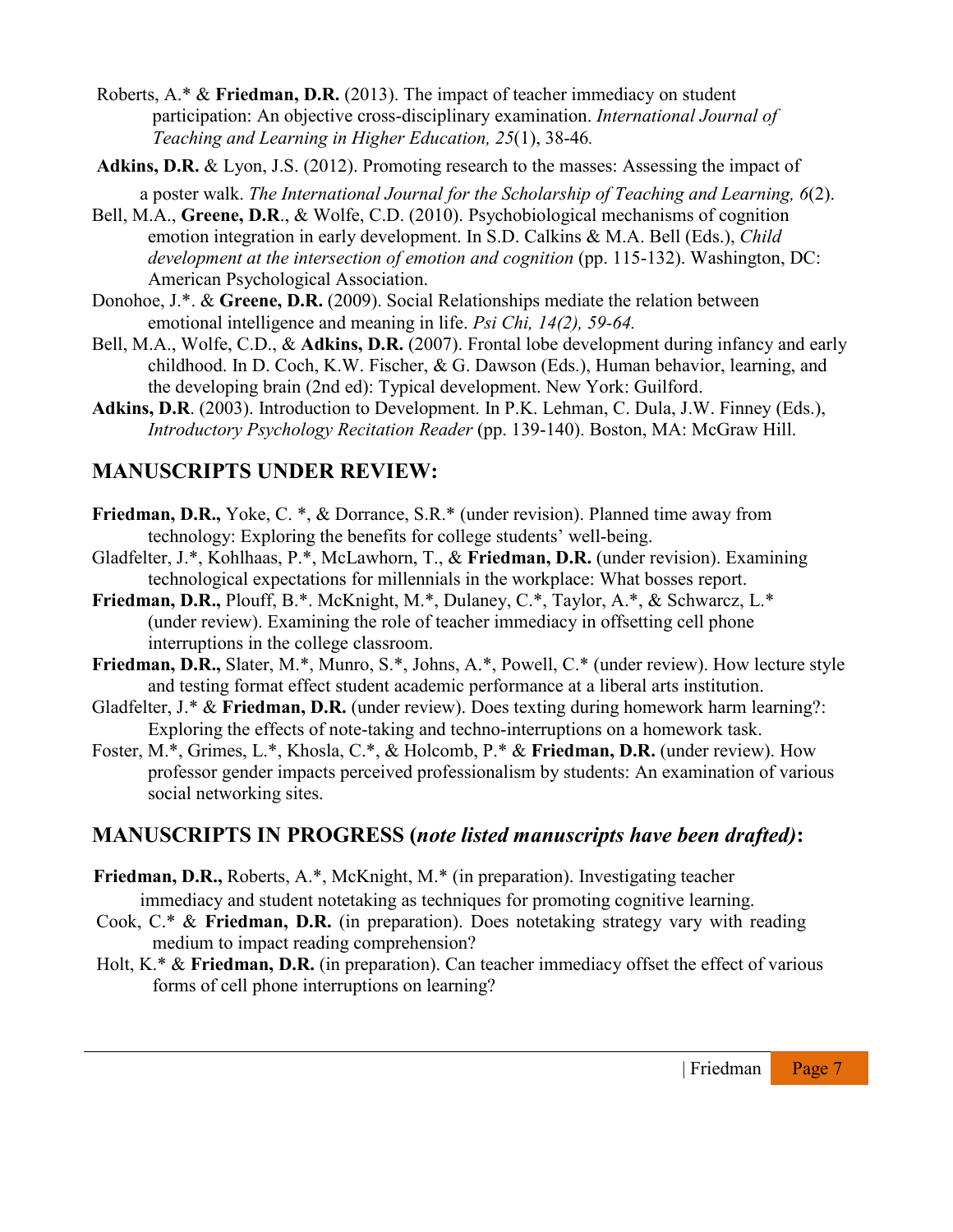- **Friedman, D.,** Haldiman, R., Brickhouse, T., Puryear, E. (in preparation). Differential participation in dental services predicted by ethnicity in an impoverished early childhood sample.
- Foster, M.\* & Friedman, D.R. (under review). Approval from others mediates the relationship between emotionality and Facebook-contingent self-esteem**.**
- **Friedman, D.,** Vaughn, S.\*, Evarts, D.\*, Hobby, A.\*, & Yoke, C.\*. Will you swipe left or right?: An examination of factors influencing attractiveness and short-term mating behaviors on Tinder.
- Wright, B.<sup>\*</sup> & **Friedman, D.R.** (in preparation). Political candidate presentation via social networking platforms: How self-monitoring and homophily influence the electorate response.
- Miesen, C.\* & **Friedman, D.R.** (in preparation). Empirically examining offline jealousy evoking situations' translation to Facebook.
- **Friedman, D.R.,** Miesen, C.M.\*, Woods, J.\*, Williams, A.\*, & Seeyle, J.\* (in preparation). Understanding Facebook jealousy: The effects of message accessibility and content.
- Foster, M.\* & **Friedman, D.R.** (in preparation). Facebook contingent self-esteem: Validation of a measure.
- **Friedman, D.R.,** Powell, D.N., & Armstrong, S. (in preparation). Exploring Zentangle as a stress-reducing mechanism in college students.

## **CONFERENCE PRESENTATIONS**

#### **PAPER PRESENTATIONS:**

- Friedman, D., Tramell, N.\*, Borrelli, G.\*, Thomason, L.\*, & Beckwith, M.\* (2016, February). How professor ethnicity and email tone impact student emotionality: Possible insight into classroom bias. Research session accepted at the Conference on Higher Education in Pedagogy, Blacksburg, VA.
- Powell, D., Freedman, G. & Friedman, D. (2016, January). Revitalizing zombified student groups. Participant Idea Exchange presented at the National Institute on the Teaching of Psychology. St. Pete Beach, FL.
- Friedman, D.R., Gladfelter, J.\*, Dorrance, S.\*, Wright, B.\*, Miesen, C.A.\*, Roberts, A.\*, McKnight, M.\*, Holt, K.\*, Yoke, C.\*, Hobby, A.\*, Hudson, M.\*, & Nicolas, S.\* (2015, May). Recognizing the rewards and challenges of EA technology use and responding effectively. In D.R. Friedman (*Chair*), Technology use in emerging adulthood: Examining the pros and cons. Symposium presented at Association for Psychological Science. New York City, NY.
- Gladfelter, J.A.\*, Friedman, D.R., Yoke, C.\*, Boudrye, J.,\* Holt, K.,\* Slater, M.,\* Cook, C.,\* McKnight-Forbes, M.,\* Galluch, P., Donohue, N.,\* Munro, S.,\* Dulaney, C.,\* Schwarcz, L.,\* Taylor, A.,\* Bramhall, T.,\* Gueye, A.,\* Johns, A.,\* Powell, C.,\* & Schwabe, L.\* (2015, May). Understanding the impact of technology use on academic performance in emerging adults. In D.R. Friedman (*Chair*), Technology use in emerging adulthood: Examining the pros and cons. Symposium presented at Association for Psychological Science. New York City, NY.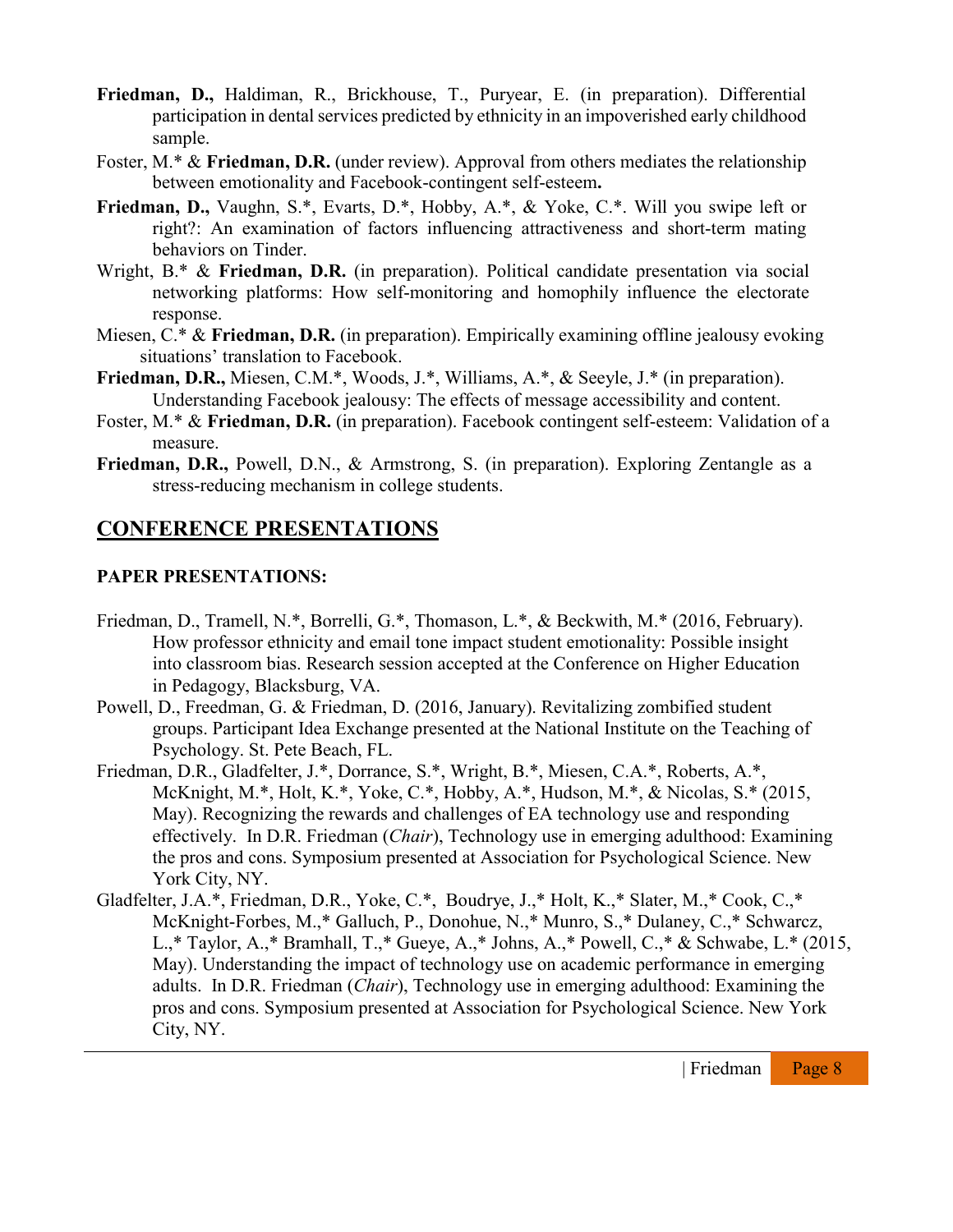- Friedman, D.R. & Gladfelter, J.\* (2015, May). Teaching & learning in the research lab: Engaging students via first-hand experience. Interactive session presented at the UVA Pedagogy Summit in Charlottesville, VA.
- Gettman, H., Sipe, M., Friedman, D.R., Ramesh, A., & Lyon, J. (2015, April). I-O Women IGNITE: Stories of mid-career challenges and opportunities. IGNITE Panel Session presented at Society for Industrial and Organizational Psychology in Philadelphia, PA.
- Powell, D. & Friedman, D.R. (2015, March). Tacking primary literature in lower-level classes with creative projects. Workshop presented at the Developmental Science Teaching Institute at the Society for Research Development, Philadelphia, PA.
- Corbetta, D. Friedman, D.R., & Bell, M.A. (2015, March). Cortical reorganization as a function of walking experience in 12 month old infants. In T. Wilcox & J. Spencer (*Chairs*), Common principles of cortical reorganization in early development. Symposium presented at Society for Research Development, Philadelphia, PA.
- Friedman, D.R. (2015, January). Classroom cell phone conduct: Making it work for everyone. Teaching Slam presentation presented at the National Institute on the Teaching of Psychology, St. Petersburg, FL.
- Friedman, D.R., Holt, K.\*, Miesen, C.\*, McKnight, M.\*, & Roberts, A.\* (2014, August). Battling cell phones for student attention: Examining the role of teacher immediacy across contexts. Paper to be presented at the American Psychological Association in Washington, DC.
- Friedman, D.R. & Lyon, J.S. (2014, February). Video storytelling as an engaging alternative to the traditional paper. Practice session presented at the Conference on Higher Education in Pedagogy, Blacksburg, VA.
- Holt, K.\*, Dulaney, C.\*, Menezes, A.\*, Schwarcz, L.\*, & Friedman, D.R. (2012, October). Effects of teaching style and cell phone interruptions on learning. Presentation at Mid-Atlantic Regional Conference for Undergraduate Studies in Sweet Briar, VA.
- Newman, A.\*, & Adkins, D. (2011, October). Intimacy and texting behaviors. Presentation at Mid-Atlantic Regional Conference for Undergraduate Studies in Sweet Briar, VA.
- Schwabe, L\*. Boudrye, J.\*, Adkins, D., & Galluch, P. (2011, October). Smartphone usage in college students: Implications and impact. Presentation at Mid-Atlantic Regional Conference for Undergraduate Studies in Sweet Briar, VA.
- Schwabe, L.\*, Boudrye, J.\*, Adkins, D., & Galluch, P. (2011, April). Smartphone usage in college students: Does it help or hurt coursework? Presentation at MADRUSH Conference in Harrisonburg, VA.
- Boudrye, J.\* & Greene, D.R. (2010, October). An examination of technology use in college students: The correlates of reserved quiet time. Presentation at the MARCUS Conference in Sweet Briar, VA.
- Greene, D.R. & Lyon, J.S. (2010, March). Promoting research to the masses by collaborating across disciplines. Presentation at SoTL Commons in Statesboro, GA.
- Greene, D., Hanstedt, P., Marsh, G., & Ramesh, M. (2009, March). This is your brain on writing: James Zull's The Art of Changing the Brain, the biology of learning and why writing teachers should care. Presentation at Conference on College Composition and Communication (CCCC) in San Francisco, CA.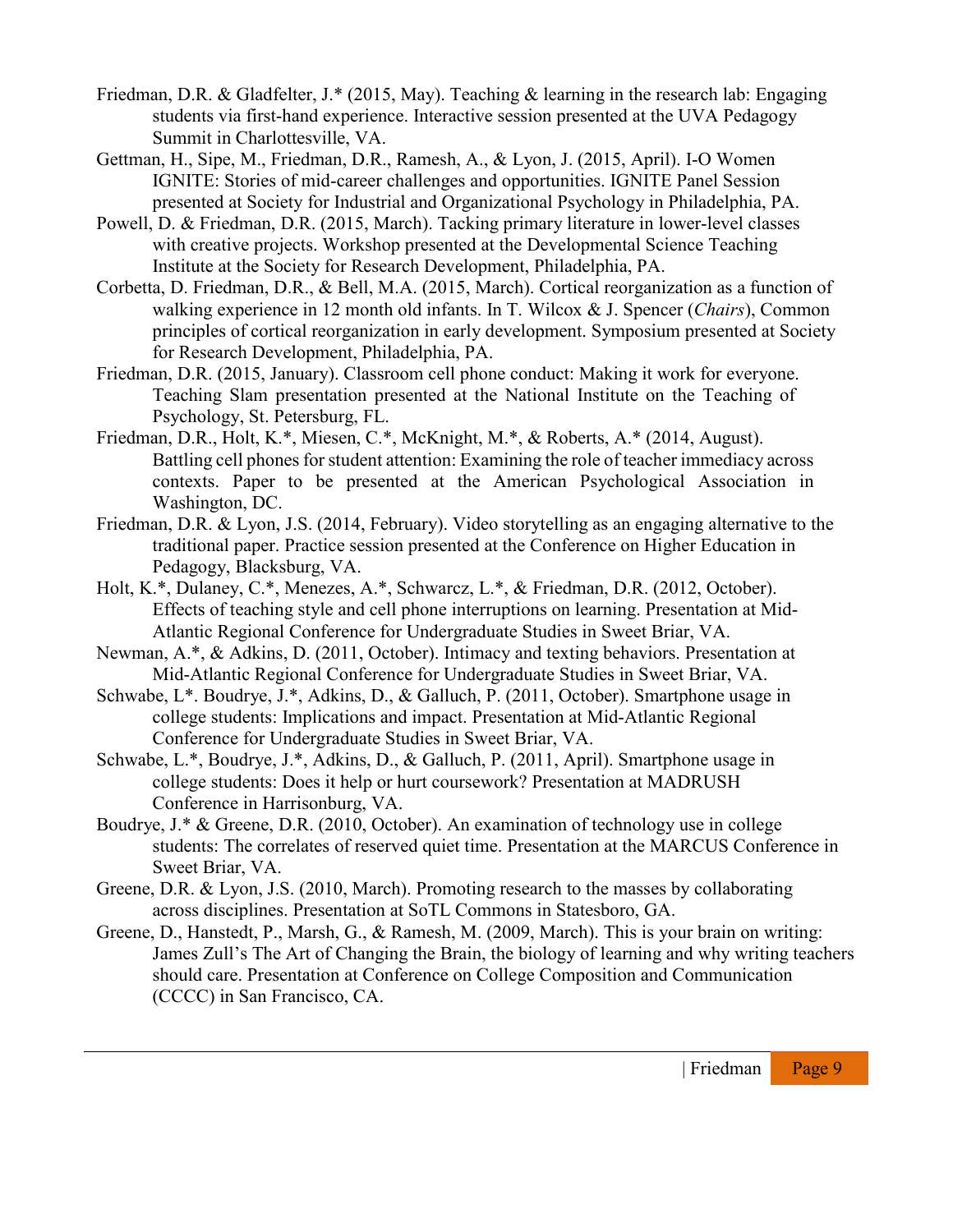- Wolfe, C.D., Greene, D.R., & Bell, M.A. (2009, April*).* Predicting 8-year-old cognitive ability from 8- month and 4-year measures of cognition, temperament, and electrophysiology. In K. Perez-Edgar (Chair), Developmental neuroscience approaches to studying the relation between cognition and emotion. Symposium paper presented at Society for Research in Child Development, Denver, CO.
- Adkins, D.R. (2005, November). A brain-behavior investigation of attention in middle childhood. NIH travel awardee oral presentation given at International Society for Developmental Psychobiology. Washington, D.C.

### **INVITED PRESENTATIONS:**

- Friedman, D.R. (2015, September). Managing the multi-generational workforce: How mindfulness, company culture, and strengths assessment can provide the basis for successful succession planning. Invited concurrent session presented at the MSI Partners in Global Talent Mobility Executive Forum, Hot Springs, VA.
- Friedman, D.R. & Lyon, J.S. (2015, February). Using video storytelling as an engaging alternative to the traditional paper. Invited preconference workshop presented at the Conference on Higher Education in Pedagogy, Blacksburg, VA.
- Friedman, D.R. (2014, September). Psychology behind the generation gap. Invited presentation at Western Virginia Workforce Development Board's Business Summit/Awards Event. Salem, VA.
- Friedman, D.R. (2014, August). Establishing a successful program for retaining young professionals in the Roanoke area. Invited talk for Roanoke City Young Professionals Group. Roanoke City Manager's Office, Roanoke, VA.
- Friedman, D.R. (2014, March). Managing the multi-generational workplace. Invited talk for The Management Institute, Roanoke College. Salem, VA.
- Lyon, J.S. & Friedman, D.R. (2013, March). The leader as facilitator and negotiator.. Invited talk for The Management Institute, Roanoke College. Salem, VA.Lyon, J.S. & Friedman, D.R. (2012, March). The leader as facilitator and negotiator.. Invited talk for The Management Institute, Roanoke College. Salem, VA.
	- Lyon, J.S. & Friedman, D.R. (2011, March). The leader as facilitator and negotiator.. Invited talk for The Management Institute, Roanoke College. Salem, VA.

#### **POSTER PRESENTATIONS: (** ϯ *denotes VTCSOM student co-author)*

- Patel, S.<sup>†</sup>, Haldiman, R., & Friedman, D.R. (2017, October). Examining the effects of maternal depression on developmental outcomes for at risk preschool age children. Poster to be presented at the Society for Developmental and Behavioral Pediatrics, Cleveland, OH.
- Friedman, D., Haldiman, R. & Lincoln, J. (2017, April). Understanding how quantity and type of risk factors influence school outcomes for impoverished children. Poster at the Society for Research in Child Development. Austin, TX.
- Friedman, D., Haldiman, R. & Howell, B.\* (2017, April). In-home education enhance shaken baby syndrome knowledge in high-risk parents. Poster presented at the Society for Research in Child Development. Austin, TX.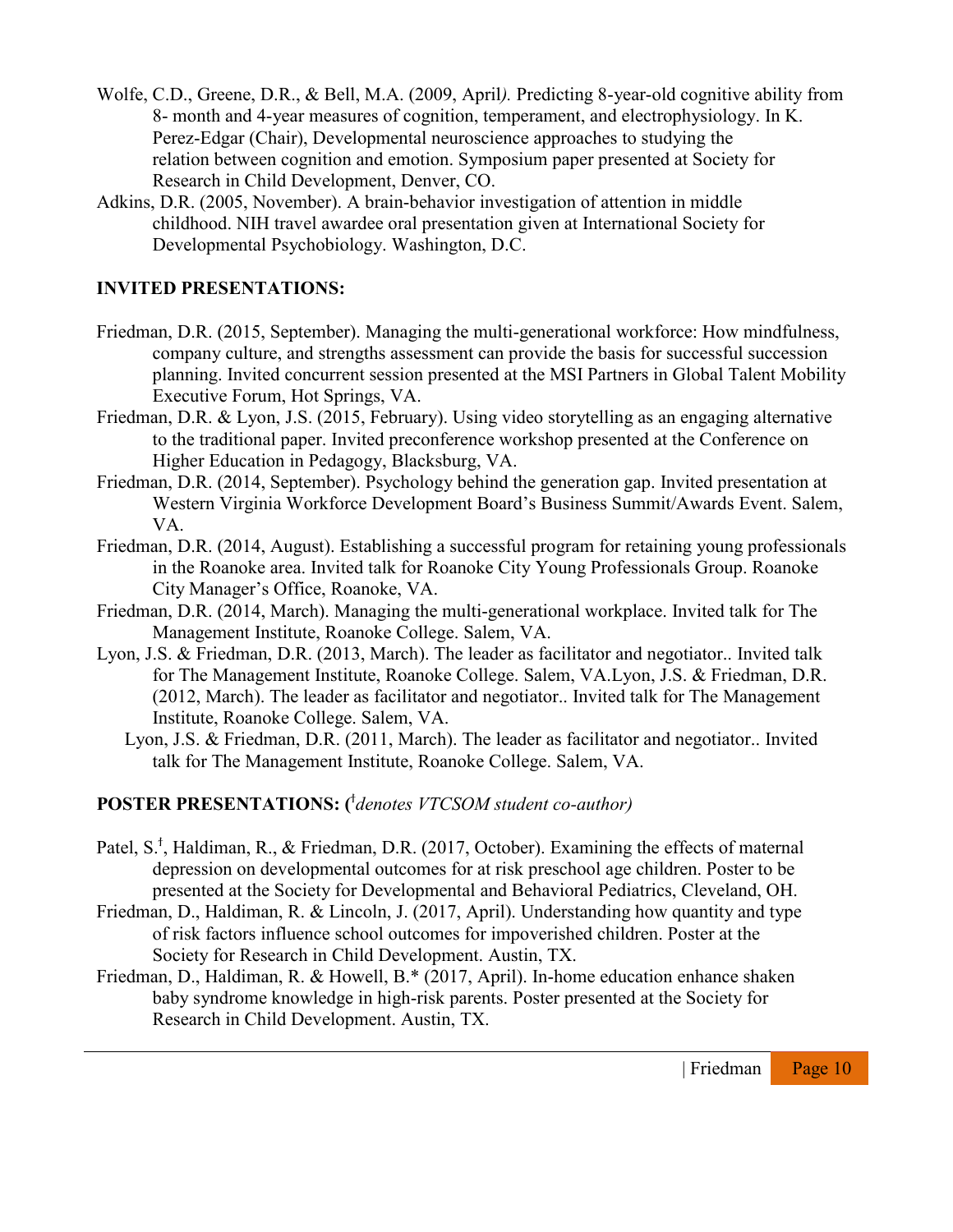- Destro, L., Friedman, D., Haldiman, R. & Howell, B.\* (2017, April). Parent satisfaction and child success: An assessment of client/provider rapport-building in a school-readiness intervention program Poster presented at the Society for Research in Child Development. Austin, TX.
- Puryear, E., Brickhouse, T., Haldiman, R., & Friedman, D. (2017, April). Effects of social determinants on oral health care participation. Poster presented at the Society for Research in Child Development. Austin, TX.
- Friedman, D., Lincoln, J., Ramey, C., Ackley, E., & Haldiman, R. (2016, September). Examining the impact of asthma in school aged children: Can an early childhood intervention program place impoverished children on a level playing field with their more advantaged peers? Poster presented at the Society for Developmental and Behavioral Pediatrics. Savannah, GA.
- Gladfelter, J.\* & Friedman, D. (2016, March). Texting during homework: Impacts on reading and writing. Poster presented at the Society for Research on Adolescence. Baltimore, MD.
- Foster, M.\*, Yoke, C.,\*, Scott, M.\*, & Friedman, D. (2016, March). Approval from others mediates the relationship between emotionality and Facebook-contingent self-esteem. Poster presented at the Society for Research on Adolescence. Baltimore, MD.
- Yoke, C.\*, Dorrance, S.\*, & Friedman, D. (2016, March). Depression and digital natives: An examination of time away from technology. Poster presented at the Society for Research on Adolescence. Baltimore, MD.
- Dorrance, S.\*, Yoke, C.\*, & Friedman, D.R. (2015, May). Time out: Examining benefits for emerging adults across contexts. Poster presented at the Association for Psychological Science, New York City, NY.
- Foster, M.\* & Friedman, D.R. (2015, May). Facebook contingent self-esteem: What is it? What predicts it? How does it impact emerging adults? Poster presented at the Association for Psychological Science, New York City, NY.
- Gladfelter, J.\* & Friedman, D.R. (2015, May). Techno-interruptions: Are emerging adults adapting? Poster presented at the Association for Psychological Science, New York City, NY.
- Grossheim, T.\* & Friedman, D.R. (2015, May). Video game violence: Have we really said all there is to say? Poster presented at the Association for Psychological Science, New York City, NY.
- Gladfelter, J.\*, Kohlhaas, P.\*, Greene, K.\*, Carleno, J.\*, Charest, K.\*, Christopher, S.\*, Ciskowski, E.\*, Coles, W.\*, Flynn, A.\*, Johnson, J.\*, Lachapelle, A.\*, Merrill, T.\*, Nicolas, J.\*, Pritts, J.\*, Shannon, A.\*, Sichelstiel, K.\*, VanBuren, E.\*, McLawhorn, T.,& Friedman, D.R. (2015, May). What a boss wants: Examining technological expectations for millennials in the workplace. Poster presented at the Association for Psychological Science, New York City, NY.
- Friedman, D.R., McQueen, E.\*, & Grossheim, T.\* (2015, May). Classroom cell phone conduct: Research-based suggestions for success. Poster presented at the Association for Psychological Science, New York City, NY.
- Friedman, D.R., Hobby, A.\*, McQueen, E.\*, Grossheim, T.\* (2015, May). Emoticon interpretations and use: A descriptive examination of SNS type by gender. Poster presented at the Association for Psychological Science, New York City, NY.
- Foster, M.\*, Grimes, L.\*, Khosla, C.\*, & Holcomb, P.\* & Friedman, D.R. (2015, May). How professor gender and social networking site type effect student perceptions of educator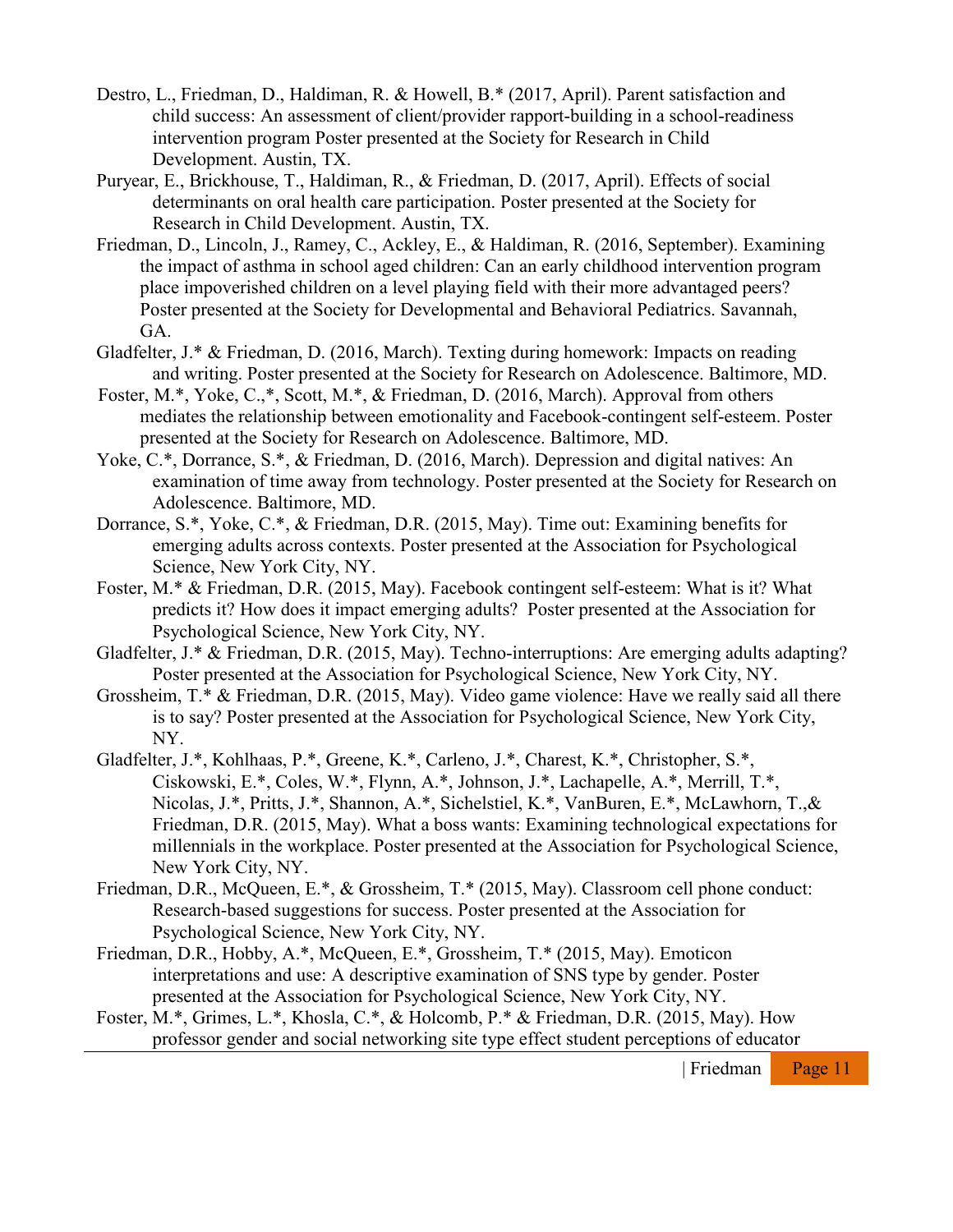professionalism. Poster presented at the Association for Psychological Science, New York City, NY.

- Slater, M.\*, Munro, S.\*, Johns, A.\*, Powell, C.\*, & Friedman, D.R. (2015, May).Traditional or New-Aged?: The effects of lecture style and testing format on student academic performance at a liberal arts institution. Poster presented at the Association for Psychological Science, New York City, NY.
- Yoke, C.\*, Henold, M., & Friedman, D.R. (2015, May). Take 30 Seconds: Examining an in- class reflection activity. Poster presented at the Association for Psychological Science, New York City, NY.
- Friedman, D.R. & Cook, C.\* (2014, August). Reading medium and note-taking methods matter for reading comprehension. Poster presented at the American Psychological Association in Washington, DC.
- Gladfelter, J.\* & Friedman, D.R. (2014, August). Texting during homework: Does it really hamper learning? Poster presented at the American Psychological Association in Washington, DC.
- Hobby, A.\*, Holt, K.\*, & Friedman, D.R. (2014, August). Battling cell phone interruptions in the classroom: Can teacher immediacy behaviors help? Poster presented at the American Psychological Association in Washington, DC.
- McKnight, M.\*, Roberts, A.\*, & Friedman, D.R. (2014, August). Examining teacher immediacy and student note-taking as predictors of lecture retention. Poster presented at the American Psychological Association in Washington, DC.
- Miesen, C.\* & Friedman, D.R. (2014, August). Do offline jealousy evoking situations translate to Facebook? Poster presented at the American Psychological Association in Washington, DC.
- Wright, B.\* & Friedman, D.R. (2014, August). Engaging young adults via Facebook: How political candidates profiles may predict voting behavior. Poster presented at the American Psychological Association in Washington, DC.
- Friedman, D.R., McKnight, M.\*, Dulaney, C.\*, Taylor, A.\*, & Schwarcz, L.\* (2014, February). What teachers can do to stop cell phone interruptions from harming learning. Poster presented at the Conference on Higher Education in Blacksburg, VA.
- Bailey, J.\*, Cook, C.\*, Galluch, P., & Friedman, D. (2013, May). Understanding the effect of reading medium on comprehension. Poster presented at the Association for Psychological Science, Washington DC.
- Dorrance, S.\* & Friedman, D. (2013, May). Achieving work-life balance through time away from technology: The impact of goal-setting. Poster presented at the Association for Psychological Science, Washington DC.
- Friedman, D. (2013, May). Lecture free zone: Can they do it on their own? Poster presented at the Association for Psychological Science Teaching Institute, Washington DC.
- Friedman, D., Dulaney, C.\*, Menezes, A.\*, & Schwarcz, L.\* (2013, May). Examining the role of teacher immediacy in offsetting cell phone interruptions. Poster presented at the Association for Psychological Science, Washington DC.
- Galluch, P., Boudrye., J.\*, Schwabe, L.\*, & Friedman, D. (2013, May). Smartphone use: Does it help or hurt coursework? Poster presented at the Association for Psychological Science, Washington DC.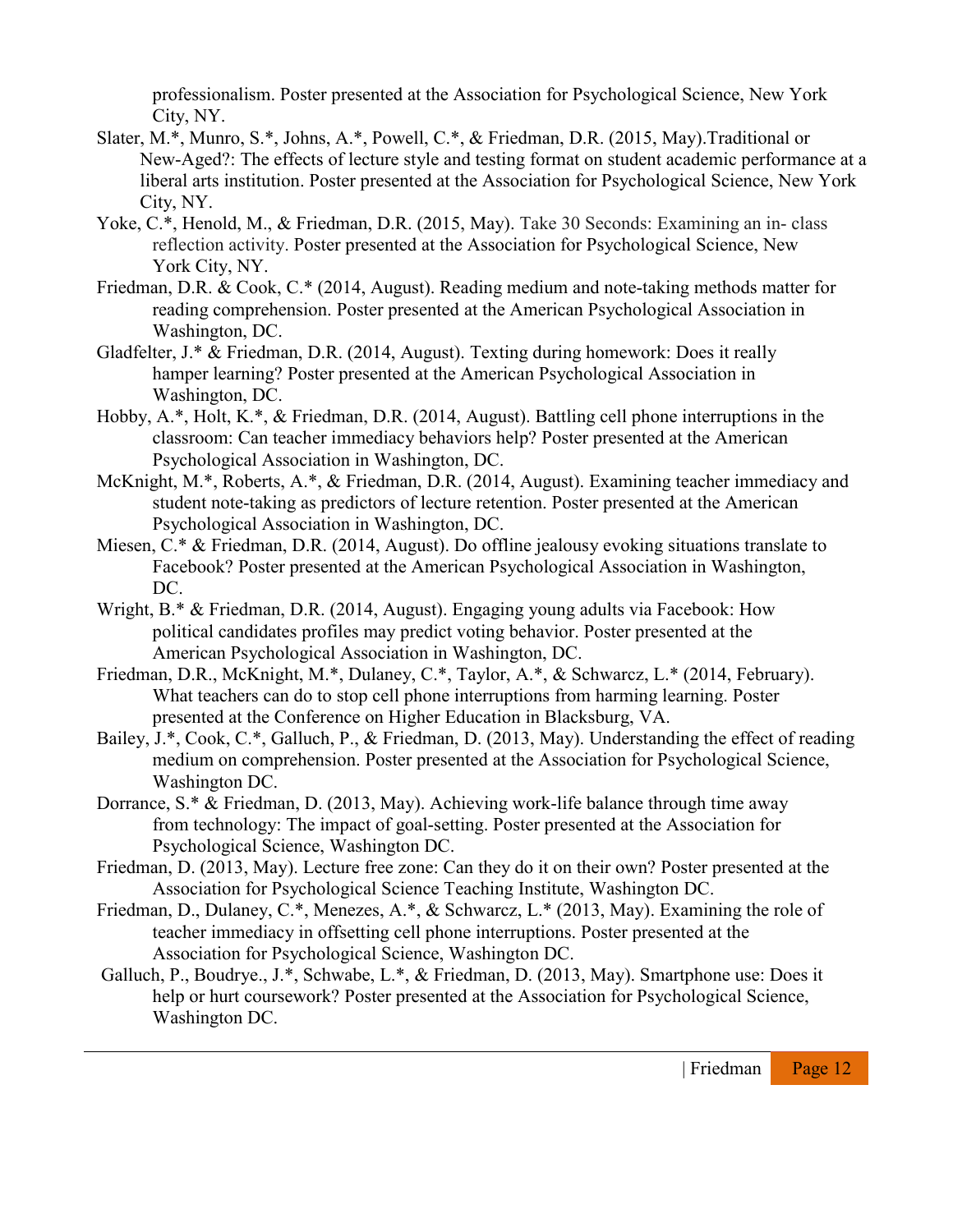- Holt, K.\* & Friedman, D. (2013, May). The effects of cell phone interruptions and teacher immediacy on learning. Poster presented at the Association for Psychological Science, Washington DC.
- Hudson, M.\*, Nicolas, C.\*, Howser, M.\*, Lipsett, K.\*, Pope, L.\*, Robinson, I.\*, & Friedman, D. (2013, May). Examining how gender and emoticons effect Facebook jealousy. Poster presented at the Association for Psychological Science, Washington DC.
- Lewis-Whitson, T.\* & Friedman, D. (2013, May). Role of technology in the relationship between social anxiety and emotion recognition. Poster presented at the Association for Psychological Science, Washington DC.
- McKnight, M.\*, Roberts, A.\*, & Friedman, D. (2013, May). Examining the effects of teacher immediacy and student note taking on cognitive learning. Poster presented at the Association for Psychological Science, Washington DC.
- Newman, A.\*, Gladfelter, J.\*, & Friedman, D. (2013, May). Intimacy and texting: An examination of best friend relationships. Poster presented at the Association for Psychological Science, Washington DC.
- Gladfelter, J.\*, Newman, A.\*, & Friedman, D. (2012, October). An examination of texting in friendships. Presentation at Mid-Atlantic Regional Conference for Undergraduate Studies in Sweet Briar, VA.
- Wright, B.\*, Hudson, M.\*, Howser, M.\*, Lipsett, K.\*, Robinson, I.\*, Pope, L.\*, & Friedman, D. (2012, October). The effect of gender and Facebook induced jealousy in romantic relationships. Presentation at Mid-Atlantic Regional Conference for Undergraduate Studies in Sweet Briar, Virginia.
- Adkins, D. (2011, November). Are all Stroop tasks created equal?: EEG activation suggests not. Poster presented at the annual meeting of the Society for Neuroscience, Washington, D.C.
- Dillon, K.\*, Huffman, S.\*, & Adkins, D.R. (2011, October). Examining college students' perceptions of professors. Poster presented at the Mid-Atlantic Regional Conference for Undergraduate Studies in Sweet Briar, Virginia.
- Adkins, D. (2011, May). Using annotated bibliographies to enhance creative research-based writing assignments. Poster presented at the  $23<sup>rd</sup>$  annual meeting of the Association of Psychological Science, Washington, DC.
- Boudrye, J.\* & Adkins, D. (2011, May). Reserving quiet time predicts Face-to-Face cell phone manners with friends. Poster presented at the 23<sup>rd</sup> annual meeting of the Association of Psychological Science, Washington, DC.
- Roberts, A.\* & Adkins, D. (2011, May). Using objective methodology to examine how teacher immediacy influences student participation. Poster presented at the 23<sup>rd</sup> annual meeting of the Association of Psychological Science, Washington, DC.
- Tripp, M.\* & Adkins, D. (2011, May). Predicting interaction with Facebook friends: Examining personality, gender, and friendship strength. Poster presented at the 23<sup>rd</sup> annual meeting of the Association of Psychological Science, Washington, DC.
- Adkins, D., Wilson, L.\*, & Bell, M.A. (2011, April). Examining working memory and inhibitory control in late childhood and adulthood. Poster presented at Society for Research in Child Development, Montreal, Canada.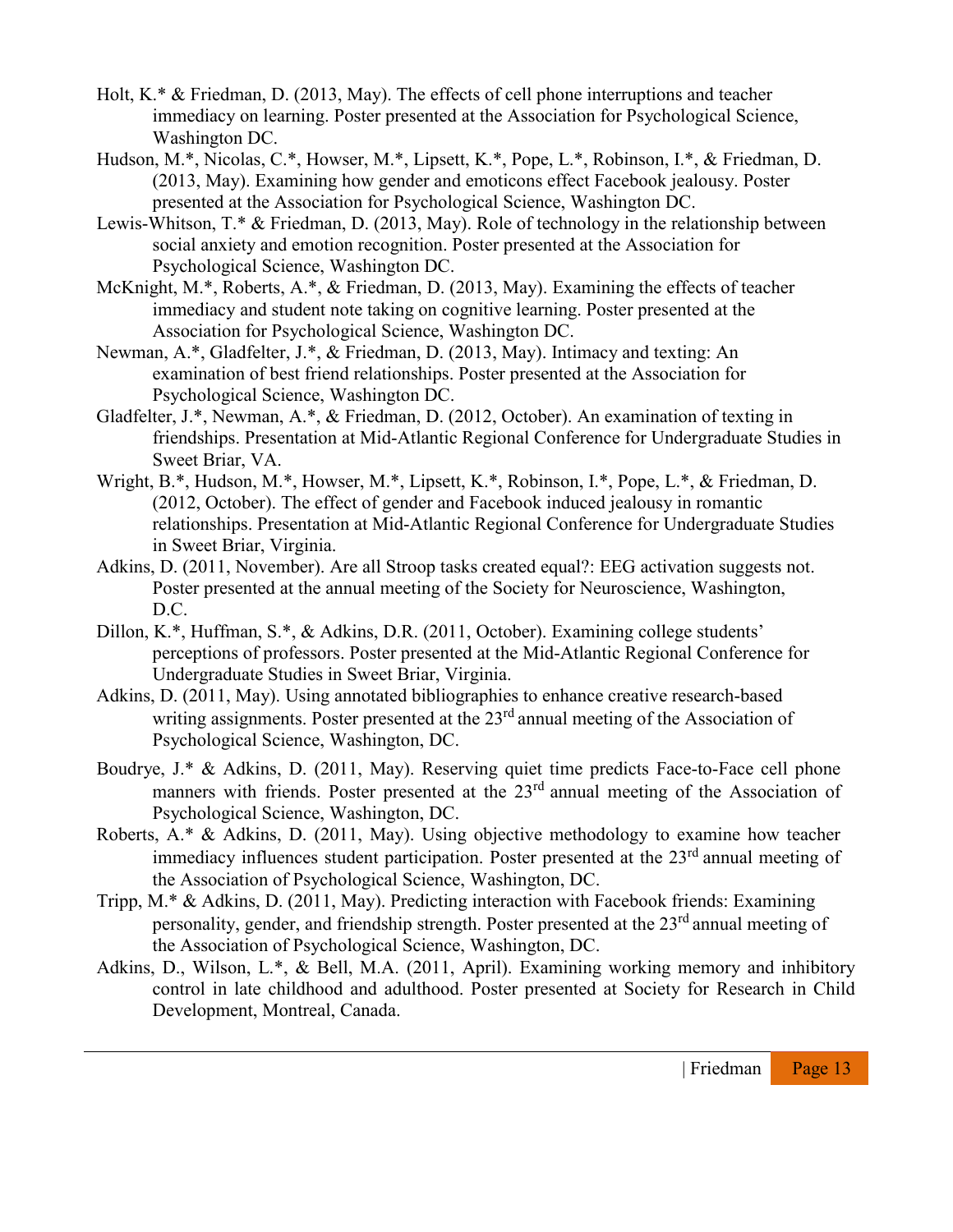- Bell, M.A., Raj, V., Greene, D.R., & Wolfe, C.D. (2009, October). Individual differences in executive attention at age 8. Poster presented at the International Conference on Developmental Psychobiology, Chicago, IL.
- Wolfe, C.D., Greene, D.R., & Bell, M.A. (2009, April). Associations Between Cognitive Processing and Shyness From 8-Months to 8-Years of Age. Poster presented at the Society for Research in Child Development, Denver, CO.
- Donohoe, J.\* & Adkins, D.R. (2008, May). Social relationships mediate the relationship between emotional intelligence and meaning in life. Poster presented at the American Psychological Society, Chicago, IL.
- Donohoe, J.\* & Adkins, D.R. (2008, March). Emotional intelligence and meaningful social relationships. Poster presented at the Eastern Psychological Association, Boston, MA.
- Wilson, L.\*, Adkins, D.R., Wolfe, C.D., & Bell, M.A. (2006, April). Cognitive Development in childhood and adulthood: An examination of working memory and inhibitory control. Poster presented at the Virginia Tech Undergraduate Research and Prospective Graduate Student Conference, Blacksburg, VA.
- Adkins, D.R. & Bell, M.A. (2005, November). An investigation of attention in middle childhood. Poster presented at International Society for Developmental Psychobiology, Washington, D.C.
- Adkins, D.R. & Bell, M.A. (2005, August). Regulatory Processes and the Interactions between Emotion and Cognition. Poster presented at the American Psychological Association, Washington, D.C.
- Adkins, D.R., Clory, T.\*, & Bell, M.A. (2005, April). Individual Differences in Spatial Memory at 12 Months of Age: Contributions from Walking Experience and Brain Electrical Activity. Poster presented at the Society for Research in Child Development, Atlanta, GA.
- Adkins, D.R., Clory, T.\*, & Bell, M.A. (2004, May). Associations between locomotor experience and spatial search performance in 12-month-old infants. Poster presented at the International Conference on Infant Studies, Chicago, IL.

## **SELECT ACTIVE RESEARCH PROJECTS**

- Understanding how implicit ethnic biases impact emotionality interpretations via email communication
- Time away from technology & reflection: How mindfulness impacts well-being (Courtney Yoke, Villanova; Jessica Dilworth & Arriek Douglas, Hampton University)
- Reducing depressive symptoms in digital natives (Sara Dorrance, University of Baltimore; Zhane Thomas-Hemingway, Hampton University)
- Cell phone interruptions in the college classroom: Is it all bad news? (Jessica Gladfelter, Virginia Tech; Jazmyn Colon-Johnson, Hampton University)
- Gender biases in the college classroom: How SNS use effects views of professor professionalism (Mackenzie Rhodes, Make-A-Wish Foundation; Caleesha Body, Hampton University)
- The role of self-selection in learning: Agency matters (Autumn Griffin, Hampton University)
- Enhancing Student Participation and Learning via Teacher Immediacy (Dr. Amy Roberts, Buffet Early Childhood Institute, University of Nebraska)
- Reading Medium Matters (Cindy Craig, VCU; Nailah Wright, Hampton University)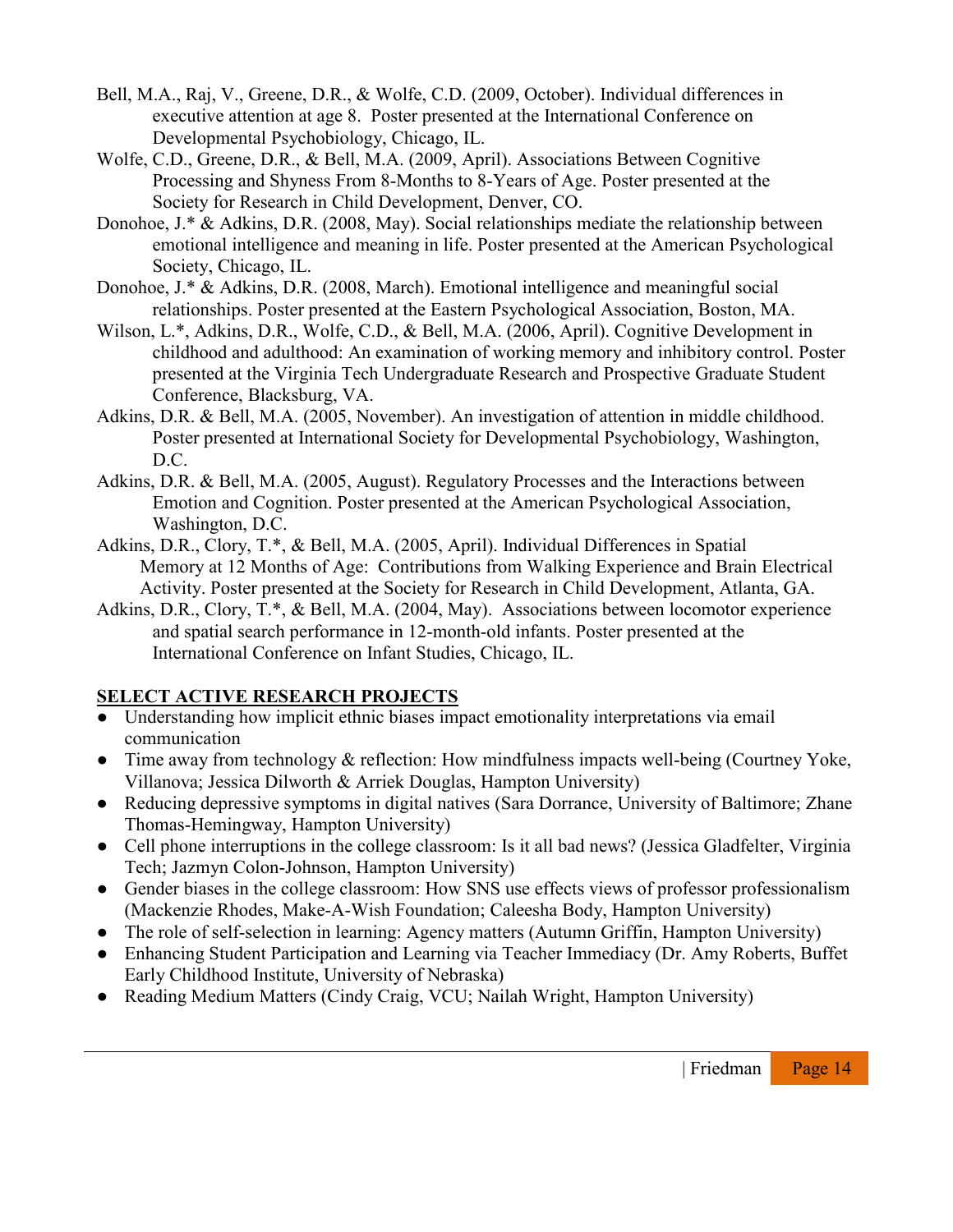- How do risk and resilience factors differentially predict school performance in CHIP children? (Nikki Sood, VTCSOM; Shivani Patel, VTCSOM; Sahal Thahir, VTCSOM; Dr. Craig Ramey, VTCRI; Dr. Maria Stack-Hankey, VTCRI; Robin Haldiman, CHIP)
- Examining home visiting program service participation in relation to school performance (Dr. Craig Ramey, VTCRI; Dr. Maria Stack-Hankey, VTCRI; Dr. Nancy Crowell, Georgetown)
- Does home visiting support predict absenteeism and school performance for low-SES children with chronic asthma? (Dr. Craig Ramey, VTCRI; Robin Haldiman, CHIP)
- How does concurrent maternal depression at 48 months impact CHIP child outcomes? (Shivani Patel, VTCSOM; Robin Haldiman, CHIP)
- How does prenatal maternal depression impact child ASQ scores? (Nikki Sood, VTCSOM; Robin Haldiman, CHIP)
- Is dental caries reduced in low SES families who participate in CHIP? (Dr. Tegwyn Brickhouse, VCU/MCV; Robin Haldiman, CHIP)
- Social determinants of oral health outcomes in high-risk children (Dr. Tegwyn Brickhouse, VCU/MCV; Robin Haldiman, CHIP)
- Examining the impact of substance use, maternal depression, and parenting stress on noncompliance in CHIP (Dr. Kirby Deater-Deckard, University of Massachusetts- Amherst; Elizabeth Peacock-Chambers, MD, Boston University School of Medicine; Robin Haldiman, CHIP)
- SBS education: Effectiveness in underserved populations (Brooke Howell, Virginia Tech; Robin Haldiman, CHIP)
- Literacy in low-SES children: Does putting books in the hands of children predict reading performance? (Roanoke City Library; Turn the Page; Robin Haldiman, CHIP)
- Is there value in retaining children in a home visiting program through Kindergarten? (Dr. Lisa Earp, Roanoke College)
- Is rapport with the case worker related to compliance and retention in CHIP? (Dr. Lane Destro, UNC; Robin Haldiman, CHIP)
- What factors are related to postpartum visit completion? (Virginia Premier; Robin Haldiman, CHIP)
- What factors predict retention in CHIP? (Robin Haldiman, CHIP)
- Stress-reduction: Can Zentangle help? (Sacil Armstrong, My Creative Mischief)

## **SELECT MEDIA COVERAGE**

Friedman, D. (2015-present). Always more to learn: Living in the connected world. *Psychology Today* blog. Retrieved from: <https://www.psychologytoday.com/experts/denise-friedman>

Agence France-Presse. (2015, August 26). Ashley Madison hack strikes fear in outed users. Retrieved from: [http://www.rappler.com/authorprofile/agence-france-presse.](http://www.rappler.com/authorprofile/agence-france-presse)

- Dick Jones Communication. (2015, March 19). Study: Emoticons make men more jealous than women. New research examines how gender and emoticons influence jealousy. In *Newswise*. Retrieved from: [http://www.newswise.com/articles/study-emoticons-make](http://www.newswise.com/articles/study-emoticons-make-men-more-jealous-than-women)[men-more-jealous-than-women.](http://www.newswise.com/articles/study-emoticons-make-men-more-jealous-than-women)
- Toglia, M. (2015, March 20). Science says emoticons on Facebook make men more jealous than women, because a winky face clearly means you're cheating. In *Bustle*. Retrieved from: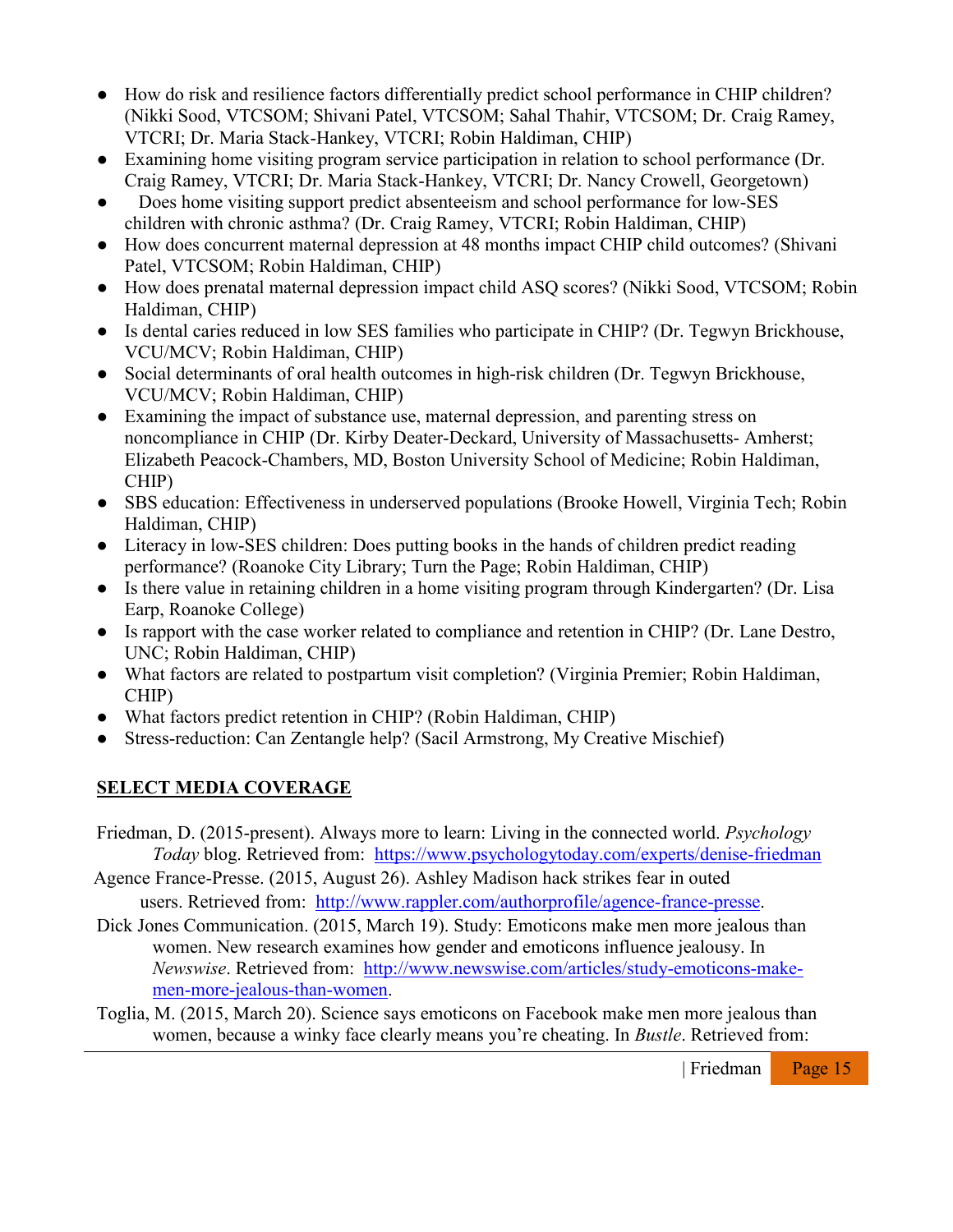[http://www.bustle.com/articles/70971-science-says-emoticons-on-facebook-make-men](http://www.bustle.com/articles/70971-science-says-emoticons-on-facebook-make-men-more-jealous-than-women-because-a-winky-face-clearly)[more-jealous-than-women-because-a-winky-face-clearly.](http://www.bustle.com/articles/70971-science-says-emoticons-on-facebook-make-men-more-jealous-than-women-because-a-winky-face-clearly)

- Associated Press. (2014, February 24). Why online quizzes are taking over your Facebook feed. In *New York Post*. Retrieved from: [http://nypost.com/2014/02/24/why-online-quizzes](http://nypost.com/2014/02/24/why-online-quizzes-are-taking-over-your-facebook-feed/)[are-taking-over-your-facebook-feed/.](http://nypost.com/2014/02/24/why-online-quizzes-are-taking-over-your-facebook-feed/)
- Rettner, R. (2013, July 5). High achievers more prone to jealousy on Facebook. In *LiveScience*. Retrieved from: [http://www.livescience.com/37988-facebook-jealousy-gpa.html.](http://www.livescience.com/37988-facebook-jealousy-gpa.html) (translated in 15+ languages)
- Carter, E.P. (2012, February 24). Coffee shop talk boosts the brain. In *So Salem at the Roanoke Times*. Retrieved from: [http://blogs.roanoke.com/sosalem/2012/02/emily-paine-carter](http://blogs.roanoke.com/sosalem/2012/02/emily-paine-carter-coffee-shop-talks-offer-boost-for-the-brain/)[coffee-shop-talks-offer-boost-for-the-brain/](http://blogs.roanoke.com/sosalem/2012/02/emily-paine-carter-coffee-shop-talks-offer-boost-for-the-brain/)

## **SUPERVISION OF MEDICAL STUDENT RESEARCH**

Supervision of Medical Students at Virginia Tech Carilion School of Medicine

- o Fall 2017-Fall 2018: Supervising Sahal Thahir, Nikki Sood, and Shivani Patel on a project entitled *Do risk and resilience factors differentially predict school performance in an impoverished sample?*
- o Fall 2015-Fall 2018: Supervising Shivani Patel on a project entitled *Predicting preschool cognitive and social outcomes from maternal depression indices in an impoverished population*
- o Summer 2015-Spring 2017: Supervising Nikki Sood on a project entitled *An analysis of the impact of maternal perinatal care compliance and risk factors on ASQ scores*

## **SUPERVISION OF UNDERGRADUATE EXPERIENCES**

Supervision of Graduate and Undergraduate Student Employees

- o Fall 2017-Spring 2018: Supervising Virginia Tech economics graduate student, Dongwoo Lee, who is aiding in curricular and research data collection and organization pertinent to the destination area
- o Spring 2017-Spring 2018: Supervising Virginia Tech human development student, Brooke Howell, who aids in data collection and entry for the destination area
- o Spring 2017-Summer 2017: Supervised Virginia Tech philosophy student, Steven Zaboji, who aided in curricular activities pertinent to the destination area

Supervision of Undergraduate Interns at Child Health Investment Partnership of Roanoke Valley

- o Summer 2015-2016: Supervised human development CHIP intern and volunteer, Brooke Howell, from Virginia Tech who aided in data entry, social media efforts, conference preparation, file organization, and multiple research projects
- o Spring 2015-present: Supervised Roanoke College research student and cyberpsychology lab manager, Courtney Yoke, who is aiding in preparation, revision, and submission of manuscripts
- o Spring 2015: Supervised sociology intern, Michaela McDonald, from Roanoke College who aided on social media projects, input data, and conducted lit searches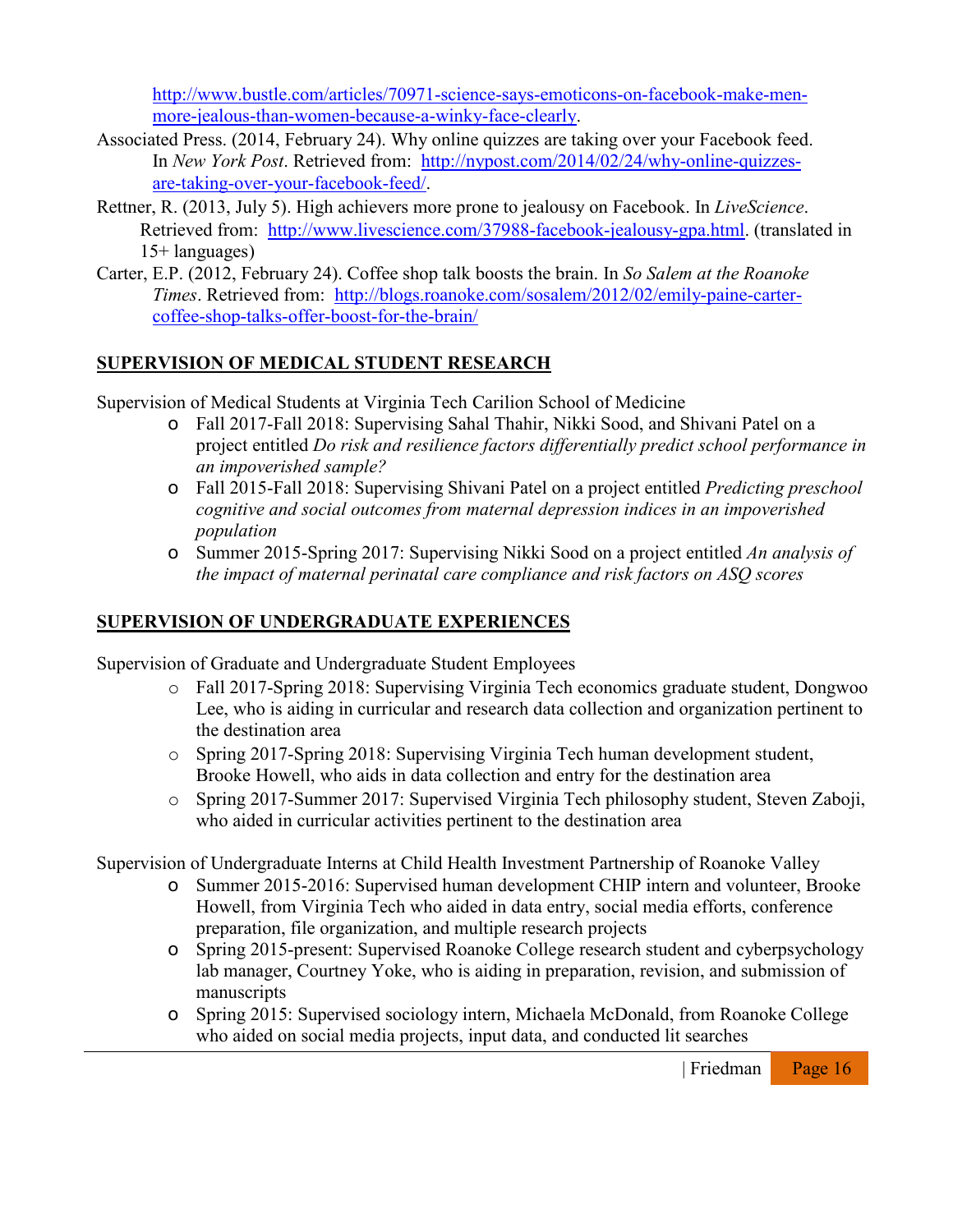## **SUPERVISION OF UNDERGRADUATE RESEARCH**

- Supervision of Graduate and Undergraduate Research at Hampton University
	- o Fall 2018-Spring 2019:Mentored graduate student, Deona White, for her masters project
	- o Spring 2019: Oversaw honors student Autumn Griffin (JR) in assisting with manuscript preparation
	- o Spring 2019: Mentored Jazmyn Colon-Johnson (JR) in applying for REU's and developing a cyberpsychology project
	- o Spring 2019: Worked with Zhane Thomas-Hemingway (JR) on preparing a manuscript
	- o Spring 2019: Mentored Filip Stevanovic (JR) in preparing a manuscript and developing a research project
	- o Spring 2019: Oversaw David Burkholder (SR) on developing a research project
	- o Spring 2019: Worked with Davonia Moore-Porter (SR) in preparing a Robert Wood Johnson Foundation Grant in collaboration with Dr. Demetris Geddis (HU) and Mr. Kevin Lyles (United Way)
	- o Spring 2019: Mentored Jessica Dilworth (JR) and Arriek Douglas (JR) on conducting a replication or previous work and on preparing a manuscript
	- o Spring 2019: Over saw Caleesha Body (JR) on developing a manuscript and preparing for the LSATs
	- o Spring 2019: Worked with Nailah Wright (JR) on developing a research project and preparing a manuscript
	- o Spring 2019: Oversaw Marain Rosario (JR) on cleaning and analyzing data and preparing a manuscript
	- o Spring 2019: Worked with Kaitlin Gates (SR) on multiple research and class projects
- Supervision of Undergraduate Research at Roanoke College
	- o Fall 2015: with honors in the major student, Alex Grant (SR), on a project to examine protective factors against cognitive decline in the aging population
	- o Fall 2015: Worked with independent study and Pathways student, Courtney Yoke (JR), on conducting a project she developed this summer examining the impact of time away from technology and reflection on identity development
	- o Fall 2015: Worked with independent study student, Nicole Tramell (SR), on a follow-up to her seminar project examining whether social desirability plays a role in political correctness behaviors in the classroom
	- o Fall 2015: Worked with independent study (lit review) student, Abby Hobby (JR), on developing a project investigating Tinder
	- o Fall 2015: Worked with independent study (lit review) student, Joanna Peders (SR), on an interdisciplinary project with Dr. Lee and his student examining free will on the internet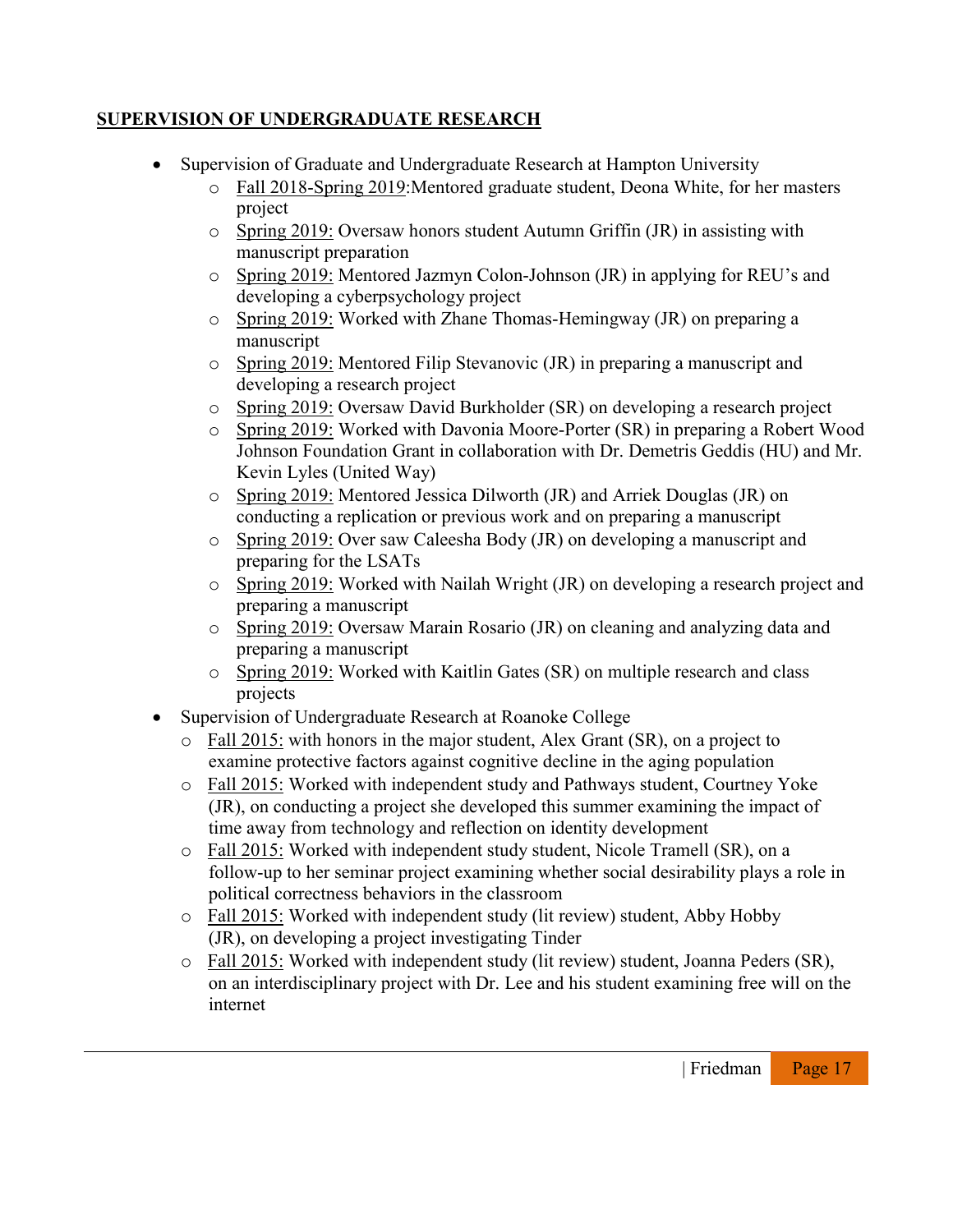- o Fall 2015: Worked with research practicum student, Stephanie Whitecross (JR), as she aides other students, runs studies, and prepares annotated bibliographies on women and power in the workplace
- o Fall 2015: Worked with research practicum student, Sabrina McAllister (SO), as she aides other students, runs studies, and prepares annotated bibliographies on the WWP/BISSWVA project
- o Fall 2015: Worked with research practicum student, Sophie Bolton (JR), as she aides other students, runs studies, and prepares annotated bibliographies on mindfulness
- o Fall 2015: Worked with research practicum student, McKenzie Scott (SO), as she aides other students, runs studies, and prepares annotated bibliographies on mindfulness
- $\circ$  Fall 2015: Worked with research experience student, Courtney Yoke (JR), in her role as lab manager
- o Fall 2015: Worked with research experience student, Emily McQueen (JR), as she assists me and Dr. Rearick in our work for the college on the Innovative Furniture project and helps assists lab members
- o Fall 2015: Worked with research experience student, Delaney Russell (SR), as she assists me with preparing a proposal for a handbook and helping lab members
- o Fall 2015: Worked with RWS student, Brittany Naumann (SO), in her efforts to assist with lab tasks
- o Summer 2015: Worked with Courtney Yoke (SO), a summer scholar student and Psi Chi SRCD Research Grant recipient, to develop a project examining the impact of taking time away from technology on well-being in college students
- o Spring 2015: Worked with Courtney Yoke (SO), a research practicum student, to complete data analysis for the 30 second pause project with Dr. Henold, to complete summer scholar, Psi Chi, and APA grant applications, to learn how to manage the lab for next year, and to develop the day/night project idea
- o Spring 2015: Worked with Emily McQueen (SO), a research practicum student, on designing the innovative classroom project to be conducted at RC in Fall 2015
- o Spring 2015: Worked with Caitlin Kholsa (SR), a research practicum student, to collect literature on a variety of SoTL and cyberpsychology projects while aiding other students with manuscript preparation and data collection
- o Spring 2015: Worked with Delaney Russell (JR), a research practicum student, to collect literature on a variety of SoTL and cyberpsychology projects while aiding other students with manuscript preparation and data collection
- o Spring 2015: Worked with Sabrina McAllister (FR), a research experience student, to examine perceptions of emerging adults
- o Spring 2015: Worked with Kristen Wicander (FR), a research experience student, on a variety of lab projects
- o Spring 2015: Worked with Jane Pugh (FR), a research experience student, on a variety of lab projects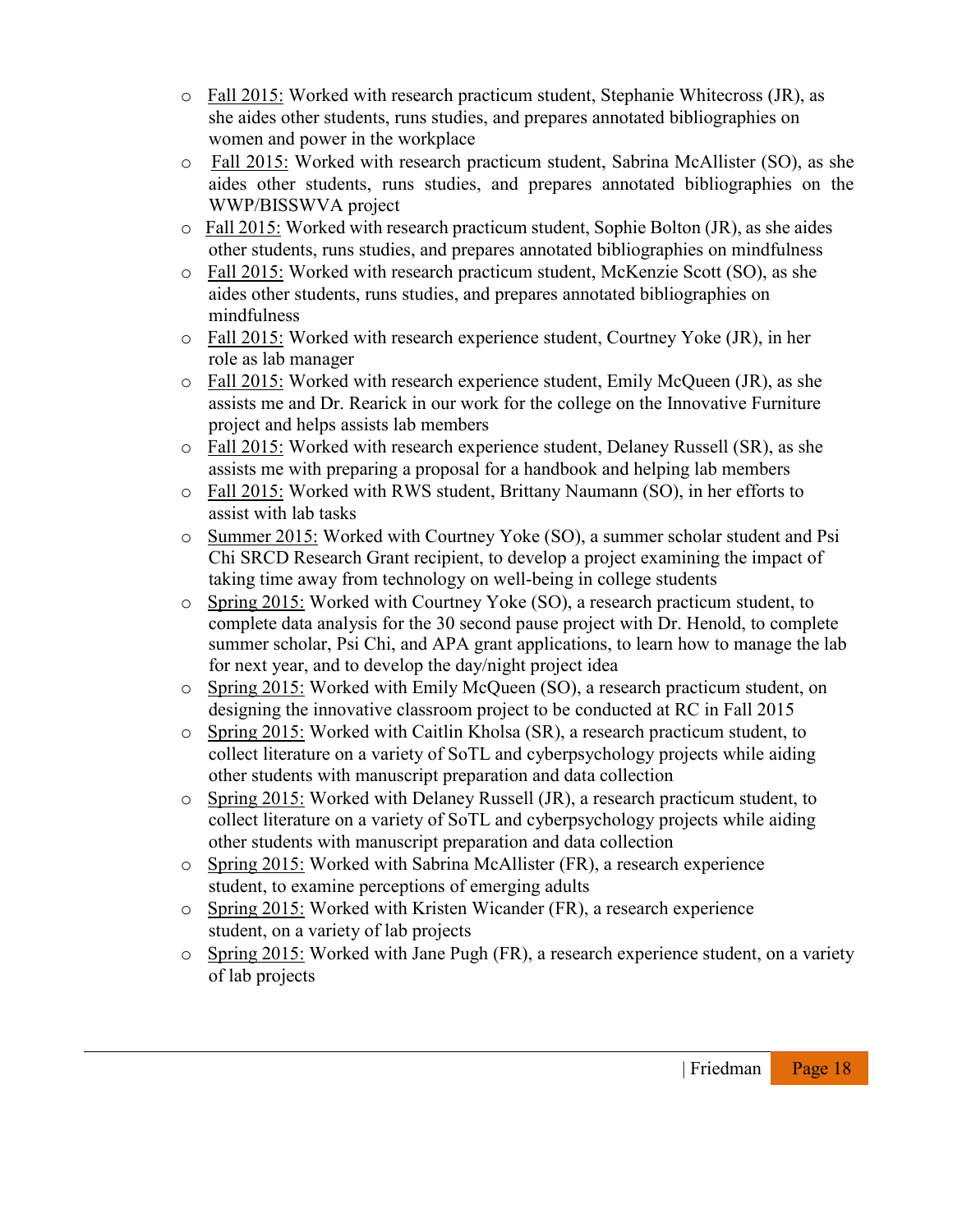- o Spring 2015: Worked with Sara Dorrance (SR), an honors in the major student, to extend her previous project examining the impact of time away from technology on well-being
- o Spring 2015: Worked with Tyler Grossheim (SR), an independent study student, to complete an empirical project examining the impact of realism on aggression in violent video game play
- o Spring 2015: Worked with MacKenzie Slater (SR), an independent study student, to complete a manuscript from her Fall 2014 research seminar project
- o Spring 2015: Worked with Mariam Foster (SR), a research practicum student, to complete a manuscript from her Fall 2014 research seminar project
- o Spring 2015: Worked with Jessica Gladfelter (SR), a research experience student, as lab manager
- o Spring 2015: Worked with Jessica Gladfelter (SR), a research practicum student, to complete a manuscript based on my Spring 2014 INQ 300 project
- o Spring 2015: Worked with RWS student, Brittany Naumann (FR), in her efforts to assist with lab tasks
- o Fall 2014-Spring 2015: Worked with honors in the major student, Jessica Gladfelter (SR), on her project examining the effects of self-regulation, notetaking, and texting on homework assignment performance
- o Fall 2014-Spring 2015: Worked with research experience student, Jessica Gladfelter (SR), in her role as lab manager
- o Fall 2014: Worked with honors in the major student, Mariam Foster (SR), on her project examining the effects of Facebook acceptance and rejection on self- esteem in emerging adults
- o Fall 2014: Worked with independent study student, Sara Dorrance (SR), on preparation piloting physical well-being measures for her honors project
- o Fall 2014: Worked with research practicum student, Courtney Yoke (SO), on 30 second pause study and day-night study
- o Fall 2014: Worked with research practicum student, Delaney Russell (JR), to prepare a manuscript for publication
- o Fall 2014: Worked with research practicum student, Abby Hobby (SO), to revise a manuscript
- o Fall 2014: Worked with research practicum student, Brandy Plouff (JR), to prepare a manuscript
- o Fall 2014: Worked with RWS student, Brittany Naumann (FR), in her efforts to assist with lab tasks
- o Fall 2014: Worked with RWS student, Leslie Grimes (SR), in her role as manuscript and grant editor
- o Fall 2014: Worked with RWS student, Sabrina McAllister (FR), in her role transcribing qualitative data and learning NVivo
- o Summer 2014-Spring 2015: Worked with Liebman Grant research assistant, Jessica Gladfelter (SR), to learn NVivo and analyze qualitative data from multiple projects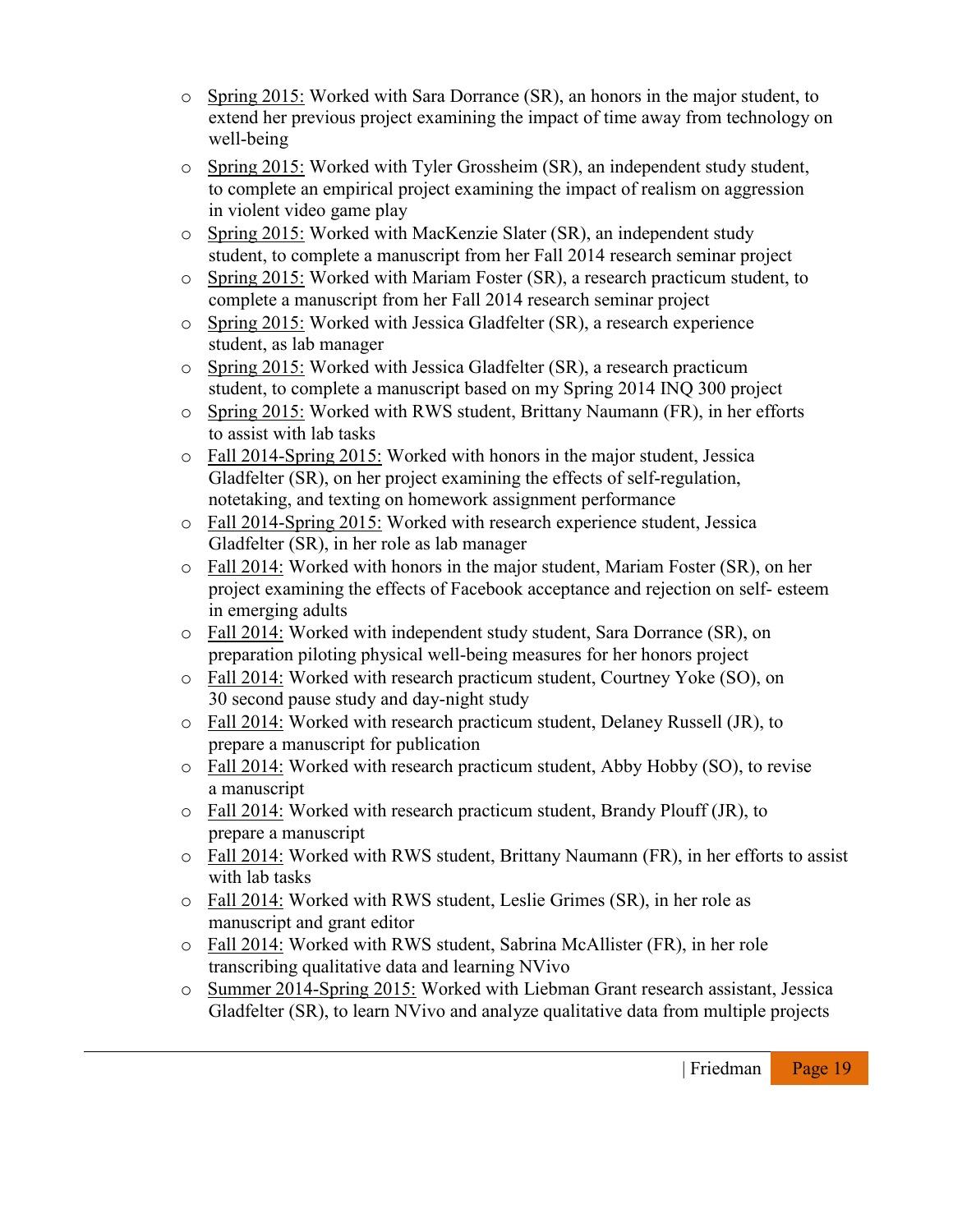- o Summer 2014: Worked with summer scholar and Psi Chi summer research grant recipient, Sara Dorrance (JR), to complete a manuscript and collaborate with Dr. Holbrook on designing physical well-being measures for a time away study
- o Summer 2014: Worked with independent study student, Mariam Foster (JR), to complete a literature review in preparation for her honors project on Facebook acceptance and rejection
- o Summer 2014: Worked with Liebman Grant research assistant, Carolyn Powell (JR), to learn NVivo
- $\circ$  Spring 2014: Worked with independent study student, Jessica Gladfelter (JR), to prepare an extensive literature review
- o Spring 2014: Worked with independent study student, Sara Dorrance (JR), to prepare a manuscript for submission
- o Spring 2014: Worked with research practicum student, Abby Hobby (FR), to run a replication study on texting and teacher immediacy
- o Spring 2014: Worked with research practicum student, Alison Sumbs (SR), to conduct a literature review and collect data on Breanna's project
- o Spring 2014: Worked with research experience student, Abby Hobby (FR), to coordinate management of multiple project roles
- o Spring 2014: Worked with research experience student, Sara Dorrance (JR), to collect replication data for the time away study
- o Spring 2014: Worked with research experience student, Courtney Yoke (FR), to collect additional data for 30 second study (collaboration with Dr. Mary Henold) and to learn basic research lab practices
- o Spring 2014: Worked with research experience student, Jessica Gladfelter (JR), in her capacity as lab manager
- o Spring 2014: Worked with recent graduate, Megan McKnight, to prepare presentations for CIDER and APA conferences
- o Spring 2014: Worked with recent graduate, Breanna Wright, to prepare manuscript for submission and to collect additional data for a follow-up project
- o Spring 2014: Worked with recent graduate, Kristi Holt, to prepare poster for national conference
- o Spring 2014: Worked with former graduate, Amy Roberts, to prepare national conference presentations and manuscript
- o Spring 2014: Worked with research work-study, Robyn French (JR), who assists in various lab needs
- o Spring 2014: Worked with research work-study, Leslie Grimes (JR), who assists in writing projects and conference presentation preparation
- o Fall 2013: Oversaw independent study student, Sara Dorrance (JR), in writing a manuscript on how planned time away from technology influences college students' well-being
- o Fall 2013: Oversaw independent study student, Jessica Gladfelter (JR), in conducting a project to determine the effects of texting while completing an essay assignment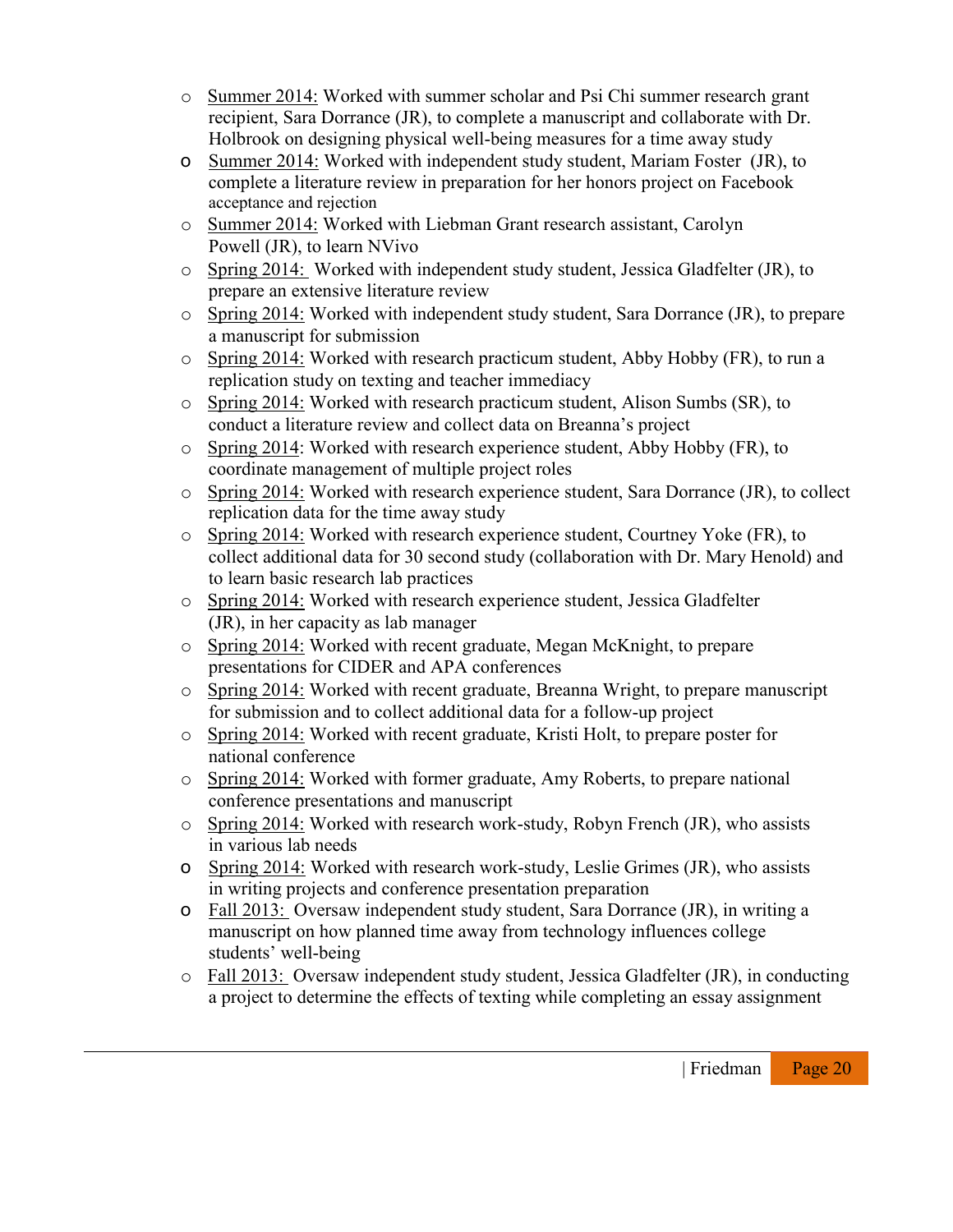- o Fall 2013: Oversaw independent study student, Carolyn Miesen (SR), in developing a project to investigate the link between Facebook jealousy and GPA
- o Fall 2013: Oversaw research experience student, Abigail Hobby (FR)
- o Summer 2013: Oversaw summer scholar, Jess Gladfelter (SO), in developing a project examining the role of oxytocin in the failure to address technointerruptions
- o Fall 2012-Summer 2013: Oversaw alum, Megan McKnight in manuscript preparation and international conference submission
- o Fall 2012-Spring 2013: Oversaw alum, Ben Hudson, and Hollins student, Claire Nicolas, in manuscript preparation and international conference submission
- o Fall 2012-Summer 2013: Oversaw former student, Tessa Lewis-Whitson in an international conference submission
- o Spring 2013: Oversaw volunteer student, Steven Huffman (SO), on a project examining student perceptions of the value reflection time holds
- o Spring 2013: Oversaw research practicum student, Sara Dorrance (SO), in developing a project examining the benefits of quiet time away from technology
- o Spring 2013: Oversaw independent study student, Kacy Dillon (SR), on her project *Social Anxiety, Mode of Communication, & Social Skills*
- o Spring 2013: Oversaw independent study student, Jessica Gladfelter (SO), on her project *Because It Makes Me Feel Good: The Role of Oxytocin in Failure to Address Techno-interruptions*
- o Spring 2013: Oversaw independent study student, Cindy Cook (SR), on her project *Effects of Text Presentation and Note-Taking on Reading Comprehension*
- o Spring 2013: Oversaw honors in the major student, Julia Boudrye (SR), on her project entitled *Examining How Technointerruptions Effect Brain Electrical Activity and Cognitive Performance*
- o Spring 2013: Oversaw honors in the major student, Amanda Newman (SR), on her project entitled *An Examination of Intimacy and Personality in Text Messaging Content*
- o Spring 2013: Oversaw honors in the major student, Breanna Wright (SR), on her project entitled *Political Candidate Presentation via Social NetWorked Platforms: How Self-Monitoring and Homophily Influence the Electorate Response*
- o Fall 2012: Oversaw independent study student, Kristi Holt (SR), on her project entitled *Impact of Cell Phone Disruptions and Teacher Immediacy on Learning*
- o Fall 2012: Oversaw independent study student, Breanna Wright (SR), on development of her honors in the major project via a literature review marrying her interest in political science to her work in cyberpsychology
- o Fall 2012: Oversaw independent study student, Julia Boudrye (SR), on development of a manuscript based on her practicum project and development of her honors in the major project marrying her work in cyberpsychology with neuroscience
- o Fall 2012: Oversaw Kacy Dillon (SR) on execution of her independent study project entitled *Examining CMC as a Mediator between Social Anxiety and Emotion Recognition*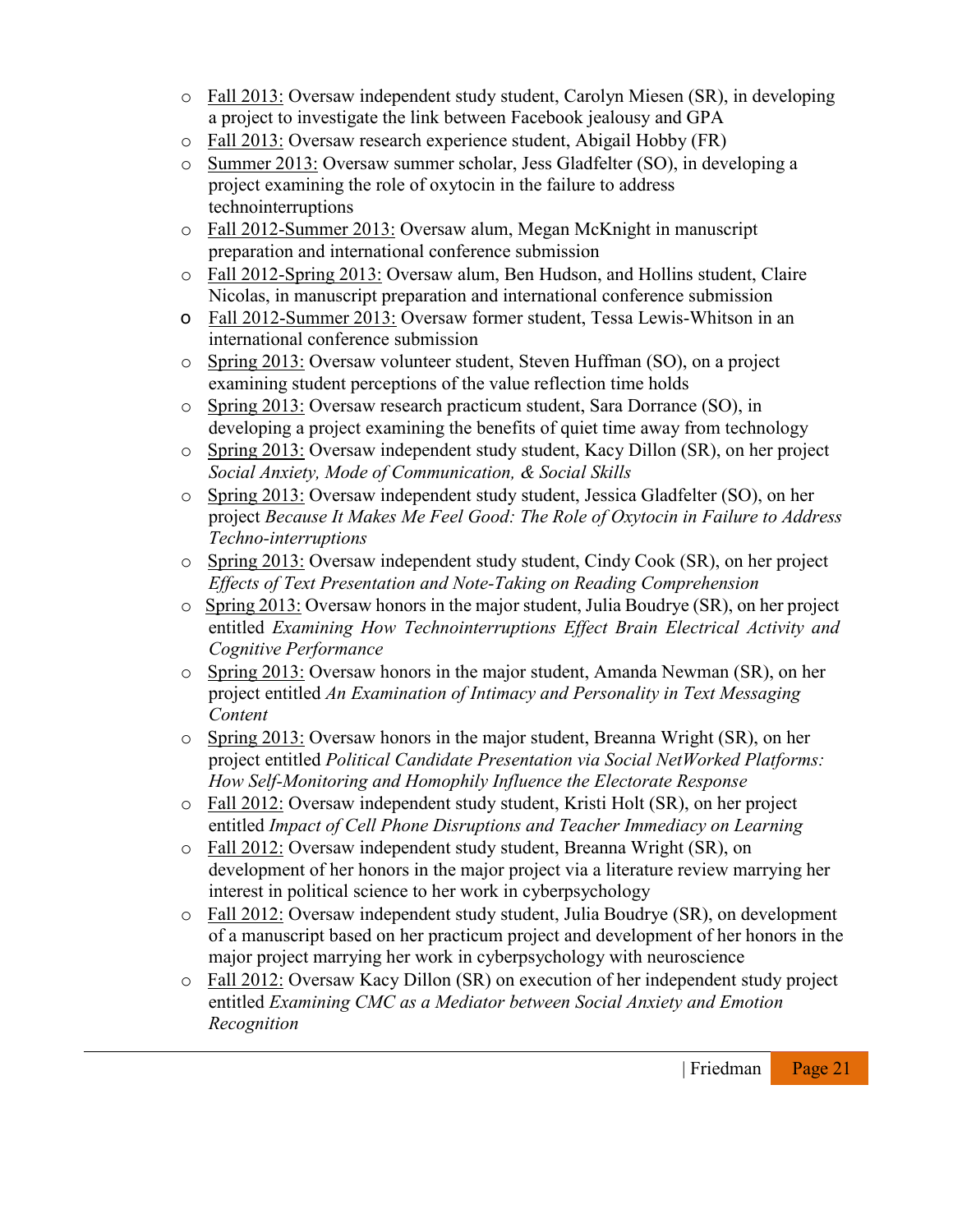- o Fall 2012: Oversaw research practicum student, Amanda Newman (SR), on development of the protocol for her honors in the major project
- o Fall 2012: Oversaw research practicum student, Steven Huffman (JR), on a project entitled *Understanding the Impact of the 30 Second Pause Activity*
- o Fall 2012: Oversaw research practicum student Jessica Gladfelter (JR) as she develops her own project and as she assists Dr. Kim Filer in developing a survey examining student perceptions of the writing center's effectiveness
- o Fall 2012: Oversaw Cindy Cook (SR) on her independent study project entitled *Effects of Text Presentation and Note-Taking on Reading Comprehension*
- o Fall 2012: Oversaw Sara Dorrance (SO) on developing a research practicum project entitled *Taking Time Away from Technology to Reflect*
- o Spring 2012-Fall 2012:Oversaw Amanda Newman (SR) on developing a manuscript from her independent study project entitled *Texting Behaviors in Intimate Relationships*
- o Summer 2012: Over alum Megan McKnight in qualitative coding and manuscript preparation
- o Spring 2012: Oversaw Kacy Dillon (SR) on development of her independent study project entitled *Examining CMC as a Mediator between Social Anxiety and Emotion Recognition*
- $\circ$  Spring 2012: Worked with Jessica Gladfelter (JR) in research practicum where she gained research experience by assisting a senior student in the lab
- o Spring 2012: Worked with Steven Huffman (SO) in research practicum to advance the project entitled *Perceptions of Professors*
- o Spring 2012: Worked with Julie Brown (SR) in research practicum where she gained research experience by assisting in multiple projects in the lab
- o Spring 2012: Worked with research experience student, Sara Dorrance (FR), who helped senior students with lab projects
- o Fall 2011-Spring 2012: Worked with Amy Markol (SR) in research practicum where she gained research experience by assisting in multiple projects in the lab
- o Fall 2011-Spring 2012: Oversaw Julia Boudrye (SR) on her independent study entitled *How Technostress Impacts Academic Performance*
- o Fall 2011; Worked with Kacy Dillon (JR) on her research practicum project entitled *Perceptions of Professors*
- o Fall 2011: Oversaw Amanda Newman's (JR) research practicum project entitled *Texting Behaviors in Intimate Relationships*
- o Fall 2011: Oversaw Ben Hudson (SR) in research experience to refine and extend his seminar project
- o Spring 2011: Oversaw honors in the major project by Amy Roberts (SR), entitled *The Cognitive Benefits of Teacher Immediacy*
- o Spring 2011: Worked with research experience students, Steven Huffman (FR) and Kacy Dillon (SO), on a pedagogy project entitled *Perceptions of Professors*
- o Fall 2010-Spring 2011: Oversaw independent project by Julia Boudrye (SO) and Lauren Schwabe (JR) entitled *Does Smartphone Usage Help or Hurt Coursework?*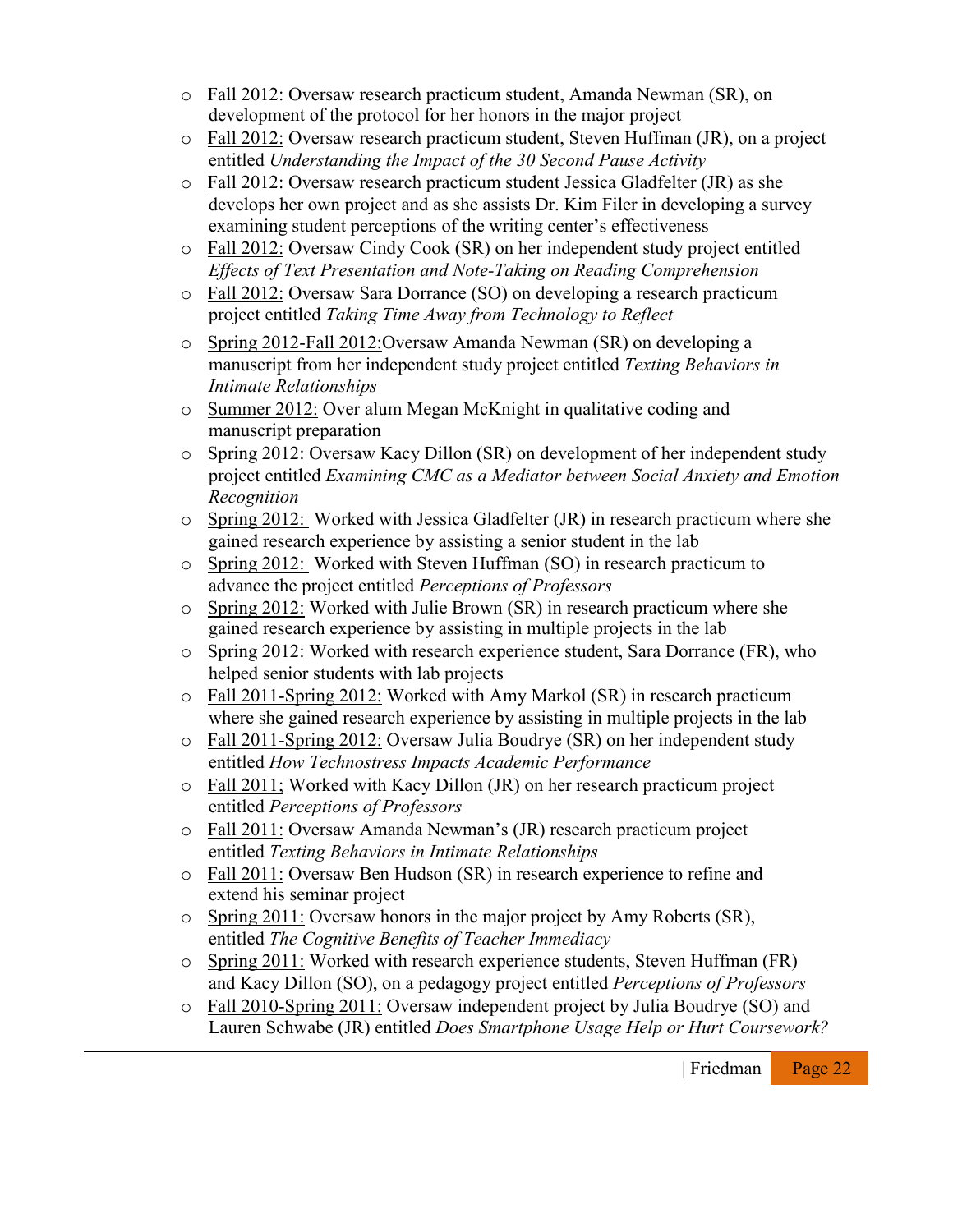- o Fall 2010-Spring 2011: Oversaw independent project by Amanda Newman (FR) entitled *Intimacy, Texting Messaging, and Romantic Relationships*
- o Fall 2010-Spring 2011: Oversaw INQ 260 project by Steven Huffman (FR) and Jared Johnson (FR) entitled *Correlates of Academic Internet Usage*
- o Fall 2010-Spring 2011: Oversaw honors in the major project by Matt Tripp (SR), entitled *Understanding Facebook Friendships*
- o Fall 2010: Worked with research practicum student, Amy Roberts (SR), to prepare a manuscript based on her honors project
- o Fall 2010: Oversaw research practicum project by Julia Boudrye (SO) entitled *An Examination of Technology Use in College Students: The Correlates of Reserved Quiet Time*
- o Fall 2010-present: Worked with Undergraduate Research Assistant Program student, Amanda Newman, to develop research program investigating how technology impacts cognitive and social skills
- o Summer 2010: Oversaw summer scholar project by Matt Tripp (JR) entitled, *Social Interactions in a Computer-Driven World: An Examination of Facebook Friendships*
- o Spring 2010: Oversaw independent project by Julia Boudrye (FR) entitled *Examining Cell Phone Usage Behaviors in College Students*
- o Fall 2009-Spring 2010: Oversaw independent study/honors project by Amy Roberts (JR) entitled *The Impact of Teacher Immediacy on Student Participation*
- o Fall 2009-present: Worked with URAP student, Julia Boudrye, to develop research program investigating how technology impacts cognitive and social skills
- o Summer 2009: Oversaw independent study project by Tessa Whitson (JR), entitled *Communication Technology Use and Aspects of Social Functioning*
- o Spring 2009: Oversaw independent study project by LeAndra Cale (SR), entitled *Defining the Checkerboard: Racial Bias and Similarity Impact on Punishment*
- Supervision of Undergraduate Research at Shippensburg University
	- o Fall 2006-Spring 2007: Aided in development, supervision and execution of Joe Donohoe's psychology honors project, entitled *The Development of an Existential Identity and its Relation to Emotional Intelligence*
	- o Fall 2006-Spring 2007: Trained undergraduate research assistant, Amber Gift, in data collection, entry, ethics
- Supervision of Undergraduate Research at Virginia Tech

∙

- o Fall 2005-Spring 2006: Aided in development, supervision and execution of Laura Wilson's independent student research project, entitled *Cognitive Development in Early Adulthood: An Examination of Worked Memory and Inhibitory Control* (received Virginia Tech Psychology Department Undergraduate Research Award)
- o Fall 2005-Spring 2006: Trained Brennan Fitzgerald in lab procedures including data collection, event marking electrophysiological files, interaction with child participants, cleaning electrophysiological equipment, coding, and data entry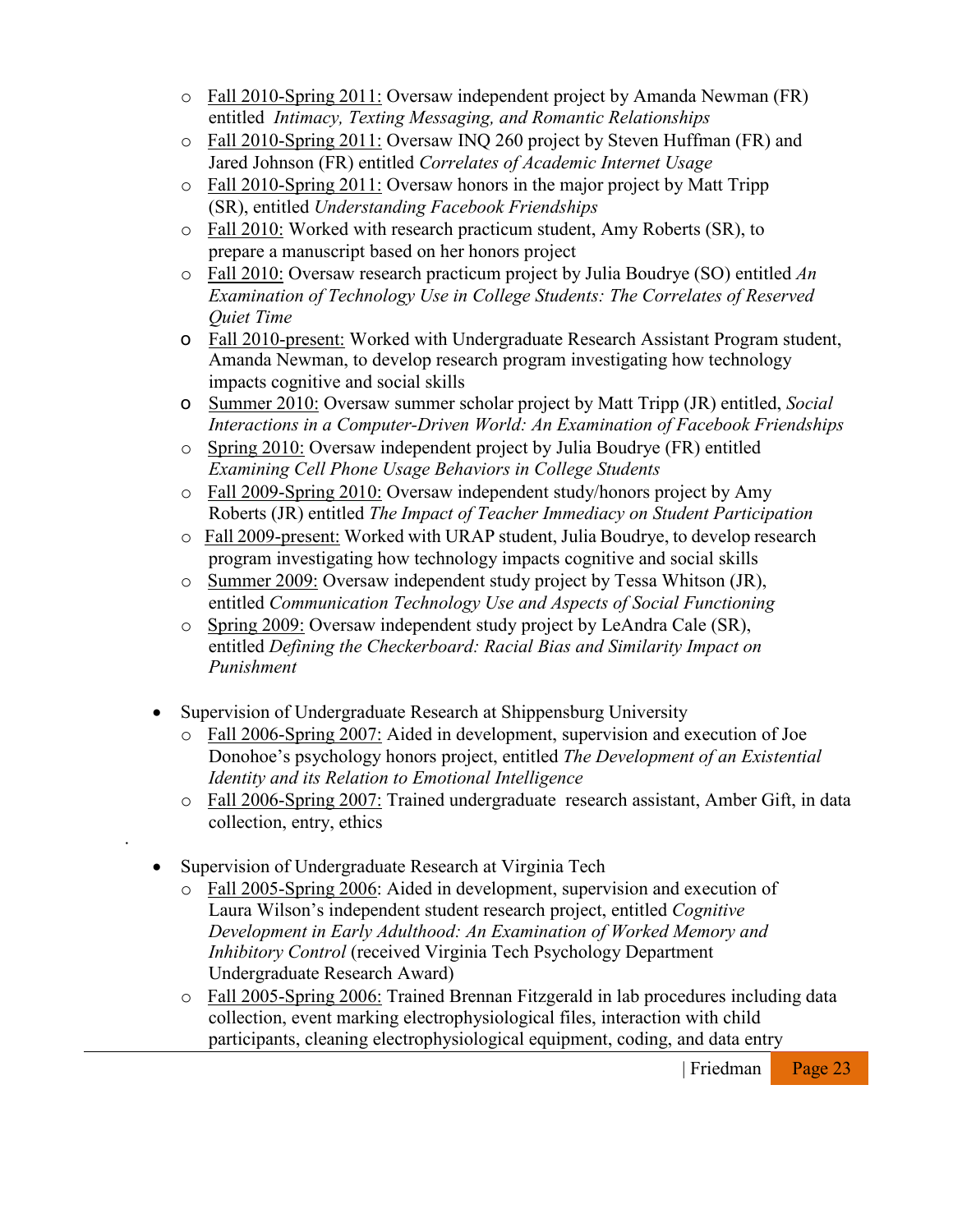- o Fall 2004-Spring 2006: Trained Laura Wilson in data collection, electrophysiological techniques, data entry and manipulation in SPSS, and lab procedures including interactions with child participants
- o Summer 2004 & Summer 2005: Trained and supervised McNair Scholar, Ardenna Downing, on interaction with participants, child care for siblings, coding and cleaning and care of electrophysiological equipment
- o Spring 2004: Trained Ceci Elpi in coding, data entry, confidentiality, and file maintenance
- o Summer 2003: Supervised a McNair Scholar, Tiffany Clory's independent research project, entitled *EEG Indices of Hemispheric Activation: Laterality Differences during Verbal and Spatial Tasks* including a formal presentation of her work

## **COURSES TAUGHT**

## **HAMPTON UNIVERSITY (2018-19):**

- Cyberpsychology
- Junior Seminar
- Developmental Psychology
- Human Growth and Development
- Introduction to Psychology
- Advanced Cyberpsychology

#### Introduction

### **ROANOKE COLLEGE (2007-16):**

- Research Methods
- Child Development
- Introduction to Psychology
- Child & Adolescent Development
- Cognitive Neuroscience
- Research Seminar in Physiological Psychology
- Research Seminar in Cognition
- Research Seminar: Cyberpsychology
- Women, Work, and Life
- How Does Technology Impact Us?
- Technology: Medium or Master?

## **SHIPPENSBURG UNIVERSITY (2006-2007):**

- Human Cognitive Development
- Child & Adolescent Psychology
- General Psychology

#### **VIRGINIA TECH (2002-2006):**

- Advanced Developmental Psychology
- Cognitive Psychology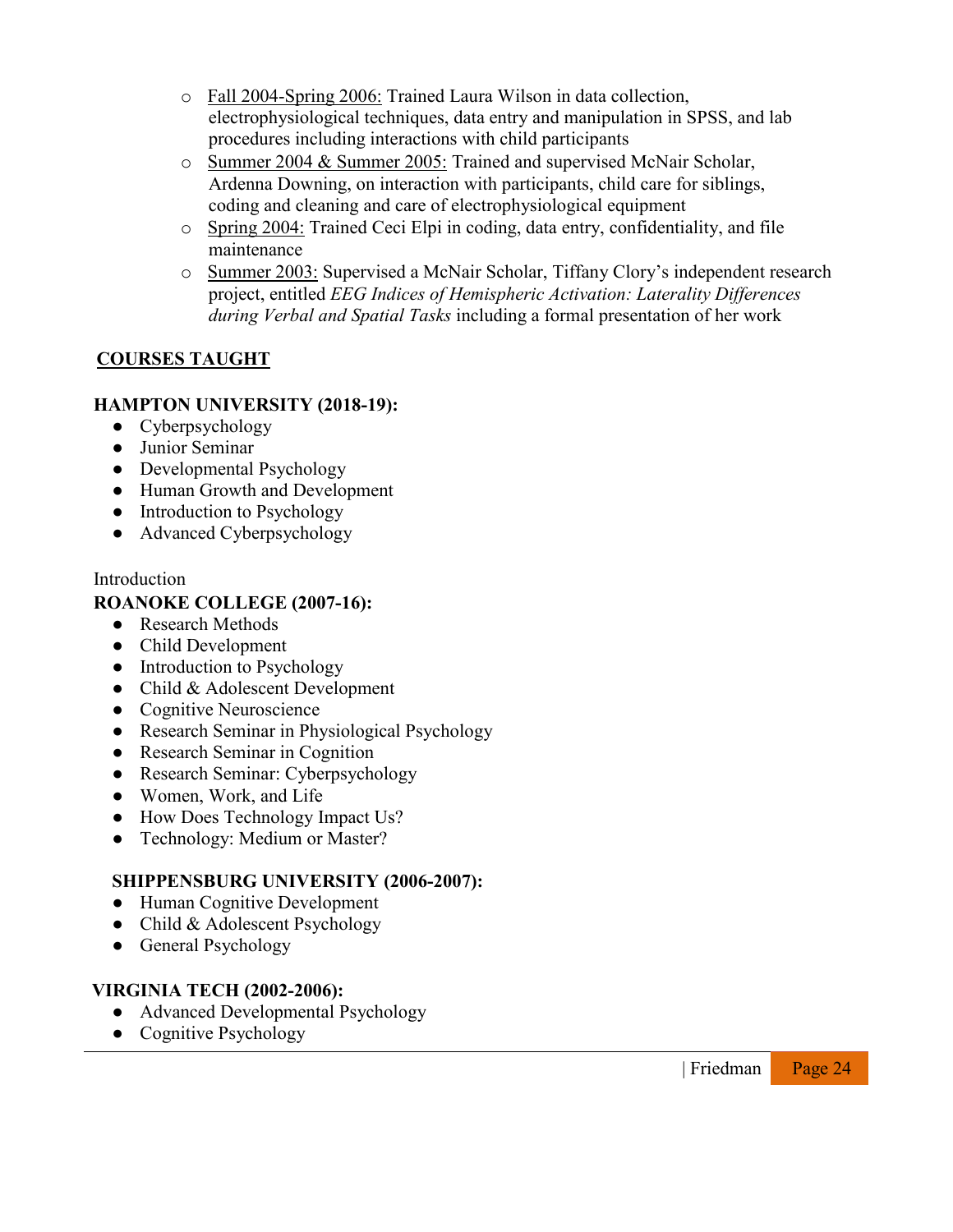- Principles of Psychological Research
- Developmental Psychology
- Advanced Developmental Lab
- Introductory Psychology Recitation

## **SELECT TEACHING INNOVATIONS**

- Reflection and Research
	- o Students in INQ 300 reflected on perceptions of their generation as portrayed by the popular press and empirical work, reflected on the accuracy or lack thereof of these claims and considered how their behaviors would be perceived as they transitioned to the workforce/graduate school. Toni McLawhorn from Career Services and I worked with students to complete a CV or resume, set up a LinkedIn account, attend networking events and job fairs, hear from a guest speaker, and conduct informational interviews. Students analyzed the information from common questions for inclusion in their final projects. For the final project, they wrote a formal paper examining how their generation is perceived and why, which perceptions are most accurate and what influenced those behaviors, and what young adults leaving college need to know about all of this in order to transition successfully. As technology was a core part of the course and the perceptions of their generation, they utilized multiple tools for the solutions component of their project. They gave a formal defense via PPT, used eportfolios to organize their materials for submission, learned to scan to PDF documents, created YouTube videos and educational posters, wrote a Facebook post, Tweeted, and blogged relaying solutions to their generation. A paper from these projects is in preparation.
- **Manuscript Preparation Project** 
	- o Students in research seminar identified a journal appropriate for publishing the research project they conducted. Final papers for the course were formatted for the journal, allowing students to gain a fuller understanding of how research is presented for peerreview. One paper was published and 3 are under review.
- Lecture Free Zone
	- o Child development students experienced a flipped classroom where they had to read the text and complete activities rather than participate in lecture. This project was presented at a national conference.
- Video Storytelling Project
	- o Students created a video story to exemplify and apply the concepts learned. This project was presented at CHEP to great interest and resulted in an invited workshop.
- Women, Work, & Life Intensive Learning Course (May 2010; May 2013)
	- o Dr. Julie Lyon and I used a number of reflection projects to help students apply research and theories we discussed to their lives. They took a strengths test, examined their gender identity, developed a work-life plan, kept journals, interviewed a respected female to learn how she managed balance issues, gave several oral presentations, worked in groups to examine current balance techniques and suggest alternatives, investigated salaries, practiced negotiation techniques, examined effective leadership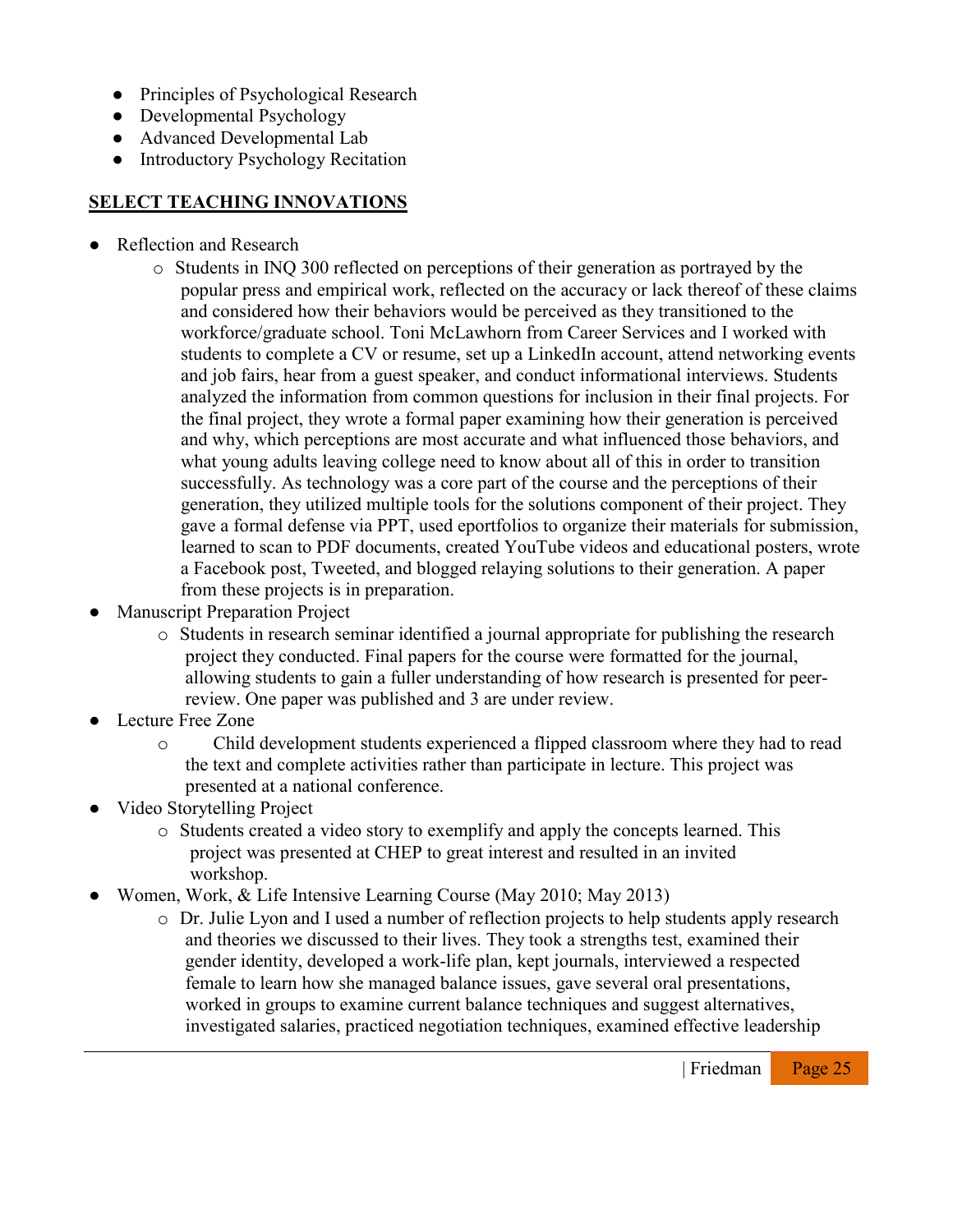techniques, discussed sexual discrimination and harassment and the law, and submitted a final paper integrating their learnings and how they hoped to use them to create balance. They also wrote a letter to their future selves which we mail 5 years later.

- **Educational Posters** 
	- o My child development courses create educational posters targeted at parents, educators, and daycare providers. They are required to translate research articles on these topics into layman terms for a general audience and provide citations for their work. This project was published in the *International Journal for the Scholarship of Teaching and Learning*.

## **PROFESSIONAL SERVICE**

- Conference Submission Reviewer, *Society for Research in Adolescence*
- Psi Chi, Research Advisory Committee
- Editorial Board, *Cyberpsychology, Social Networking, & Behavior*
- Editorial Board, *Theory into Practice*
- Reviewer, *International Journal for the Scholarship of Teaching and Learning*
- Reviewer, *Journal of Developmental and Behavioral Pediatrics*
- Reviewer, *Frontiers in Neuroscience*
- Reviewer, *North American Journal of Psychology*
- Reviewer, *Infancy* journal
- Psi Chi International Scholarship Committee (Eastern Region Representative)
- Grant reviewer, Psi Chi International Honor Society
- Expert Blogger, *Psychology Today*
- Textbook reviewer for Psychology Press, Taylor & Francis Group
- Textbook reviewer for John Wiley  $&$  Sons, Inc.

## **UNIVERSITY/COLLEGE LEVEL SERVICE**

- Search Committee Member, Center for Instructional Design and Educational Research (CIDER; Spring 2016)
- Innovative Classroom Project Director (2015-2016)
- Pedagogical Development Director (2012)
- Faculty Personnel Committee (2012-2015)
- Institutional Review Board Member (2012-2016)
- **QEP PEP Review Participant (Spring 2015)**
- Criminal Justice PEP Participant (Spring 2015)
- Search Committee, Educational Technologist (2013-2014)
- Lean In Cluster Co-Founder (2013)
- Professional Life Cluster Co-coordinator (2010-2013)
- Quality Enhancement Plan Member (2009-2010)
- Faculty Development Committee Member (2008-2009)
- Center for Teaching and Learning Workshop Speaker
- Mock Class Teacher and Faculty-Staff Panel Member for Open House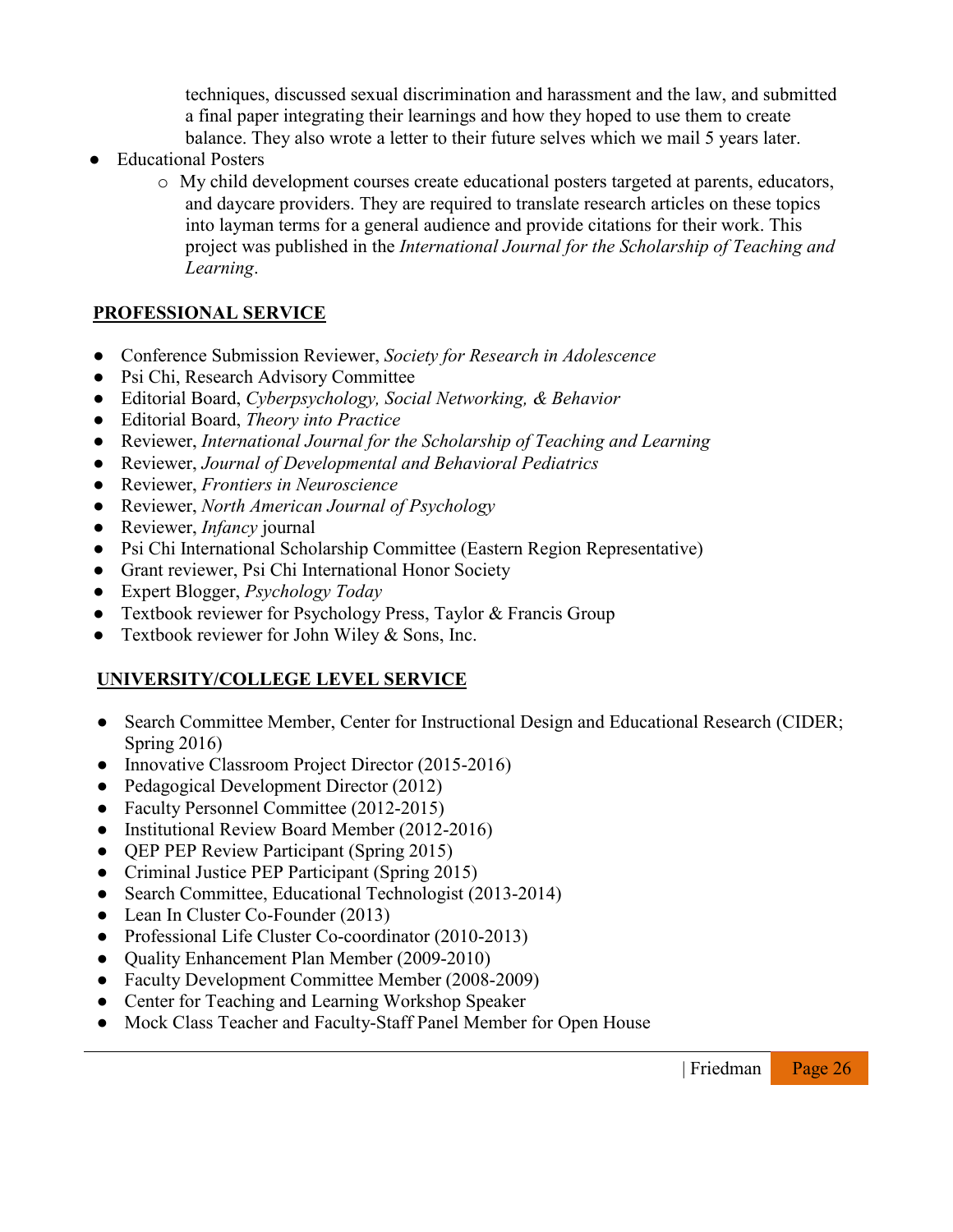- Scholarship Interviewer
- Jordan Endowment Essay Judge
- Recycling Coalition Member
- Participated in 'R' House at Roanoke College
- Junior Faculty Research Colloquium Founding Member and Leader
- Advisor general education, accessible education
- Research Committee Member
- Equestrian Task Force Member

## **DEPARTMENTAL LEVEL SERVICE**

- Department Chair
- Advisor majors, minors, transfers, freshmen, general education
- Assessment Committee Member
- Curriculum Committee Member
- Chair, Visiting Developmental Psychology Search
- Public Relations Coordinator
- Honors in the Major Revision Coordinator
- Courses Offered List Coordinator
- Curricular Reform Committee (Chair)
- Search committees (Developmental Visiting (Chair), Social Visiting, Tenure-Track)
- Visions and Goals Committee
- Neuroscience Concentration Committee
- Psi Chi Advisor
- Introduction to Psychology Course Review Committee
- Psychology Club Advisor
- Departmental Recorder

## **HONORS/AWARDS**

- BISSWVA partner for Wounded Warrior Project grant (Summer 2015-Spring 2016)
- Psi Chi Unrestricted Travel Grant (Winter 2015)
- Psi Chi Summer Research Faculty Advisor Award (Summer 2014; Summer 2015)
- Roanoke College Faculty Research Grant (Spring 2014)
- Roanoke College Faculty Scholar (AY 11-12 through AY 13-14)
- Roanoke College Center for Learning & Teaching Travel Award (2009-present)
- Roanoke College Dean's Fund Travel Award (2008-present)
- Roanoke College Cluster & Task Force Award (Fall 2010; Fall 2011; Fall 2012)
- Roanoke College Curriculum Development Grant (Spring 2008, Spring 2010; Summer 2013)
- Roanoke College Faculty-Staff Learning Community Award (AY 08-09, AY 10-11)
- Roanoke College Collaborative Teaching Grant (AY 08-09, AY 09-10)
- Roanoke College Summer Scholar Mentor (Summer 2010; Summer 2013; Summer 2014; Summer 2015)
- Roanoke College Faculty Enrichment Grant (Spring 2009; Spring 2015)